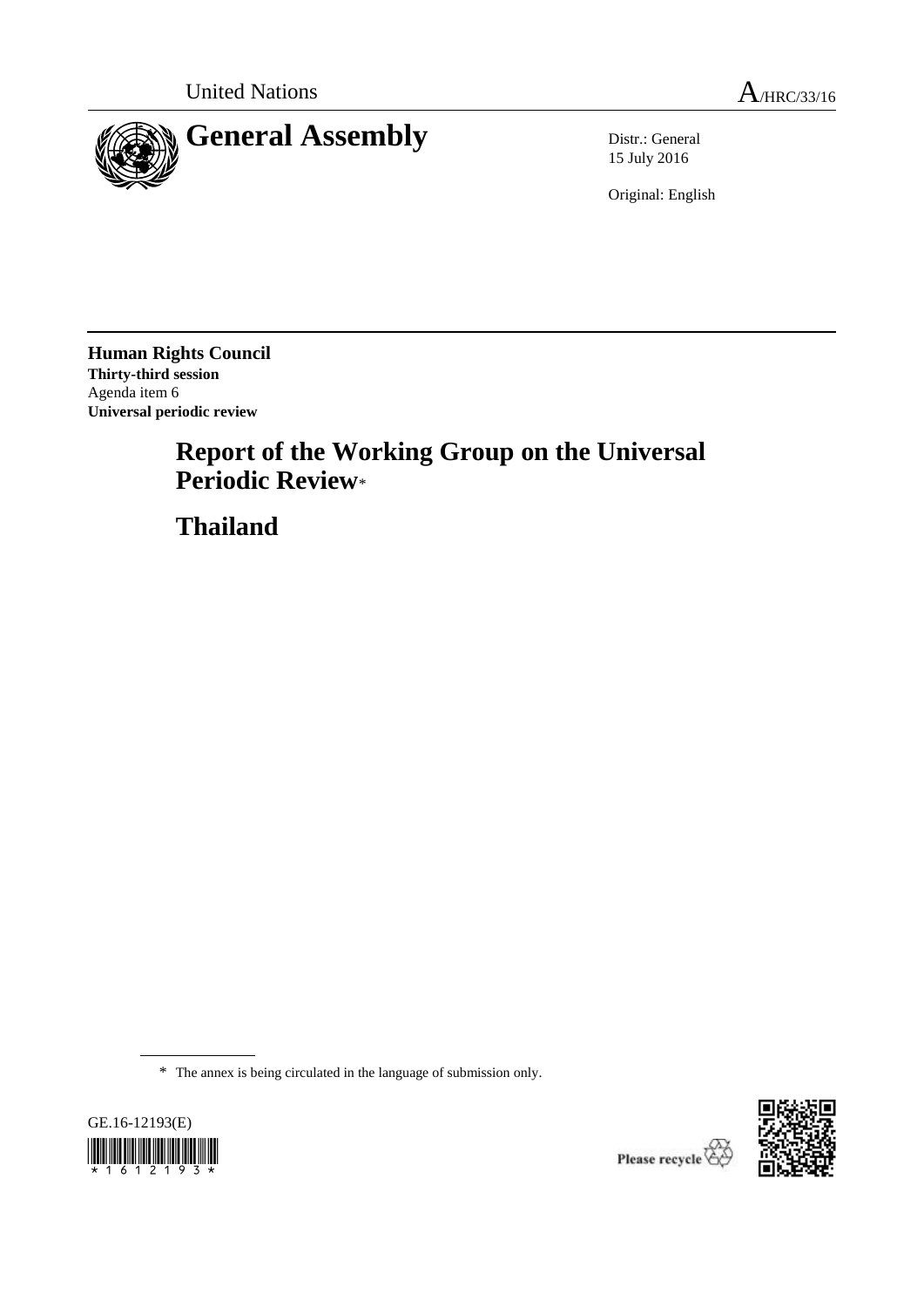#### A/HRC/33/16

# Contents

|       |           | Page           |
|-------|-----------|----------------|
|       |           | 3              |
| Ι.    |           | 3              |
|       | A.        | 3              |
|       | <b>B.</b> | $\overline{4}$ |
| П.    |           | 13             |
| Ш.    |           | 28             |
| Annex |           |                |
|       |           | 30             |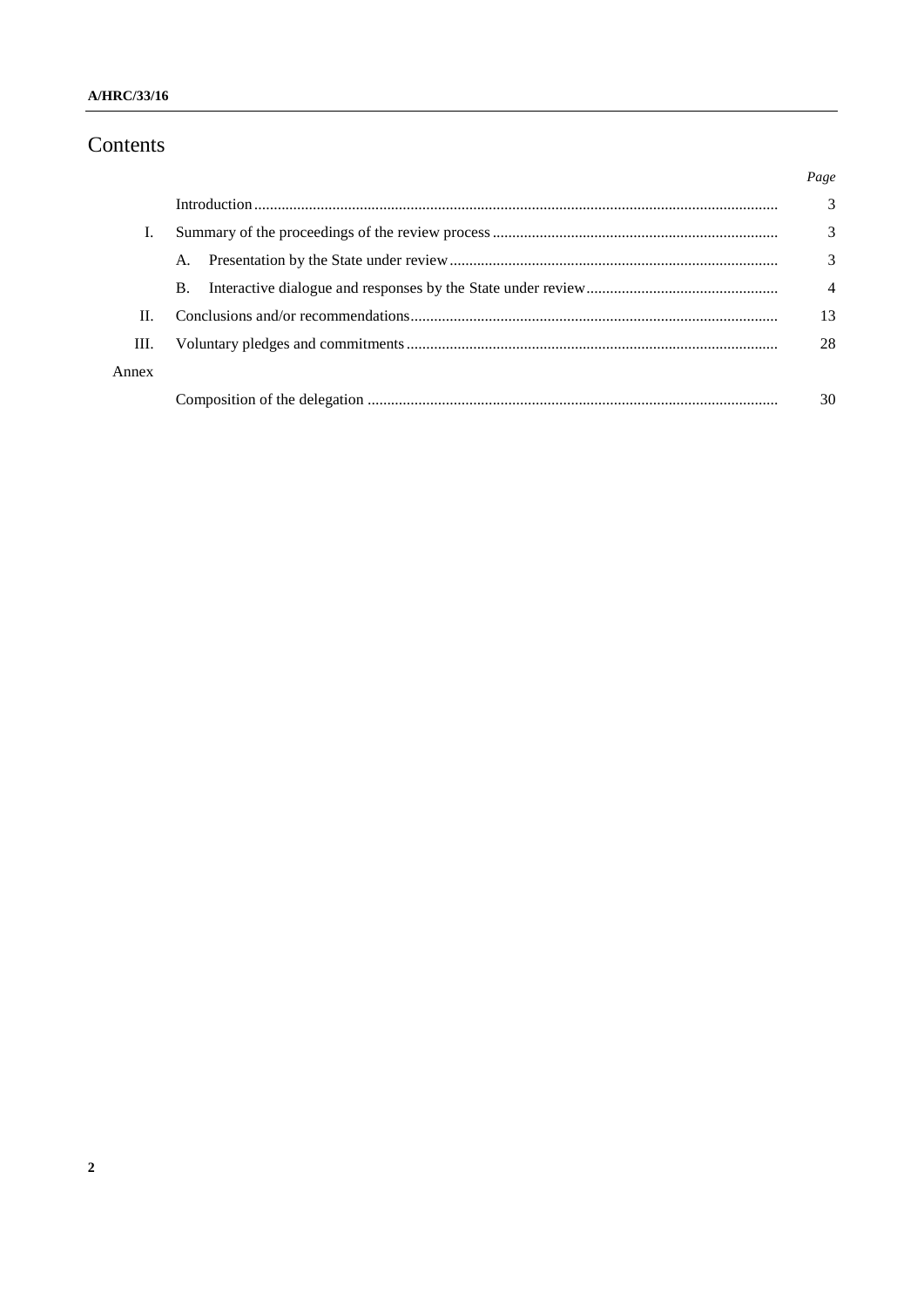# **Introduction**

1. The Working Group on the Universal Periodic Review, established in accordance with Human Rights Council resolution 5/1, held its twenty-fifth session from 2 to 13 May 2016. The review of Thailand was held at the 16th meeting on 11 May 2016. The delegation of Thailand was headed by the Permanent Secretary of the Ministry of Justice, Charnchao Chaiyanukij. At its 20th meeting, held on 13 May 2016, the Working Group adopted the report on Thailand.

2. On 12 January 2016, the Human Rights Council selected the following group of rapporteurs (troika) to facilitate the review of Thailand: El Salvador, France and Maldives.

3. In accordance with paragraph 15 of the annex to Human Rights Council resolution 5/1 and paragraph 5 of the annex to Council resolution 16/21, the following documents were issued for the review of Thailand:

(a) A national report submitted/written presentation made in accordance with paragraph 15 (a) (A/HRC/WG.6/25/THA/1);

(b) A compilation prepared by the Office of the United Nations High Commissioner for Human Rights (OHCHR) in accordance with paragraph 15 (b) (A/HRC/WG.6/25/THA/2);

(c) A summary prepared by OHCHR in accordance with paragraph 15 (c) (A/HRC/WG.6/25/THA/3).

4. A list of questions prepared in advance by Australia, Belgium, the Czech Republic, Germany, Lichtenstein, Mexico, the Netherlands, Norway, Slovenia, Spain, Sweden, Switzerland, the United Kingdom of Great Britain and Northern Ireland and the United States of America was transmitted to Thailand through the troika. These questions are available on the extranet of the universal periodic review.

### **I. Summary of the proceedings of the review process**

#### **A. Presentation by the State under review**

5. The Permanent Secretary of the Ministry of Justice, Mr. Charnchao Chaiyanukij, said a national consultation had been organized to allow public participation in the national report drafting process.

6. Thailand incorporated the accepted recommendations from the first review cycle in the Third National Human Rights Plan to ensure a more holistic and effective implementation by all relevant government agencies.

7. Thailand became a party to the United Nations Convention against Transnational Organized Crime and its Protocol to Prevent, Suppress and Punish Trafficking in Persons, Especially Women and Children (the Palermo Protocol), the Optional Protocol to the Convention on the Rights of the Child on a communications procedure and the International Labour Organization (ILO) Promotional Framework for Occupational Safety and Health Convention, 2006 (No. 187).

8. Thailand withdrew several reservations and interpretative declarations to human rights instruments, including articles 6 and 9 of the International Covenant on Civil and Political Rights, article 16 of the Convention on the Elimination of All Forms of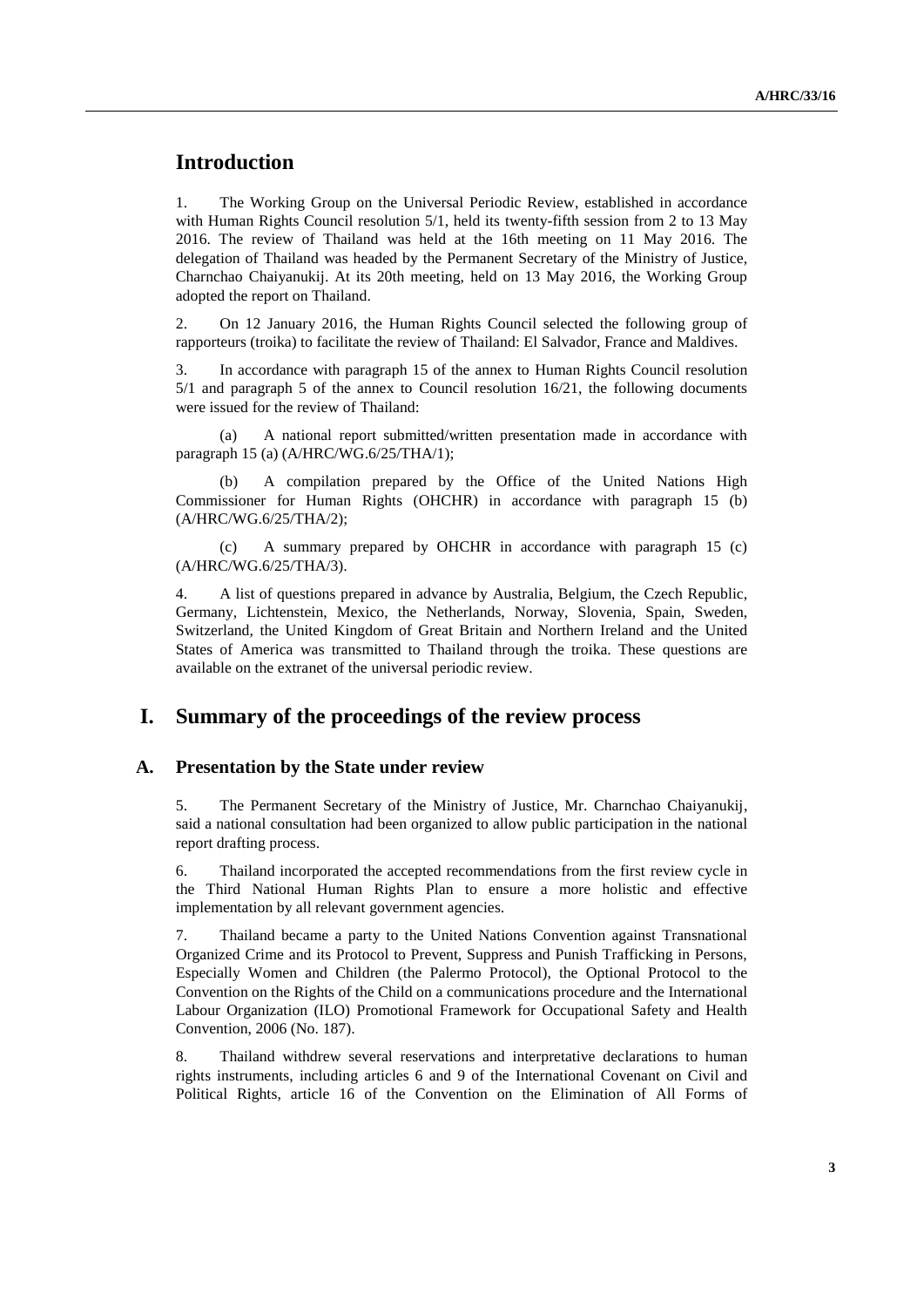Discrimination against Women and article 18 of the Convention on the Rights of Persons with Disabilities.

9. Several human rights-related laws were passed or upgraded, including the Gender Equality Act, Justice Fund Act, Amendment to the Organic Law on Anti-Corruption and amendment to the Criminal Code on the criminalization of child pornography. The draft amendment to the Labour Protection Act and draft act on alternative measures to normal criminal proceedings were sent to the National Legislative Assembly for their deliberation.

10. Thailand combined its drug laws under a new single code, with proportional penalties for drug offences. The new code encourages alternatives to punishment, and introduces measures for minor drug offences to provide drug users with voluntary treatment and rehabilitation rather than incarceration.

11. Thailand achieved most of the Millennium Development Goals and continues efforts to achieve the Sustainable Development Goals, including the Education for All policy, Universal Health Coverage and intensified efforts against human trafficking and corruption. The Government approved the expansion of its child support grant scheme, the establishment of an education fund and a project to improve the quality of life of the homeless.

12. Thailand strengthened migrant worker protection through a nationwide registration scheme and memorandums of understanding on labour cooperation with four neighbouring countries, birth registration for all children born in the country and the provision of access to education and health care.

13. Thailand allows victims and witnesses in ongoing human trafficking cases to stay temporarily and work legally. It has expedited the verification and granting of legal status to students with nationality status problems.

14. Thailand will further raise awareness and understanding of human rights and take human rights into consideration when formulating policies or performing duties.

15. Thailand needs to overcome the political challenge that resulted from years of social divisiveness and conflicts. Meanwhile, it conducted a national reform to improve infrastructure, enhance the efficiency of public administration and solve longstanding problems, such as corruption.

16. Freedom of expression may be restricted only as necessary to maintain public order and prevent further polarization in society. The challenge is to maintain a balance when enforcing relevant laws, so as not to undermine rights and freedoms, especially when exercised in good faith and intentions.

#### **B. Interactive dialogue and responses by the State under review**

17. During the interactive dialogue, 99 delegations made statements. Recommendations made during the dialogue are to be found in section II of the present report.

18. Cuba welcomed the Third National Human Rights Plan, Gender Equality Act, Anti-Trafficking in Persons Act and Protection of Vulnerable Persons Act.

19. The Czech Republic made recommendations.

20. Denmark was concerned about the expanded scope of crimes for which the death penalty is applicable, and arbitrary and incommunicado detention without safeguards against torture.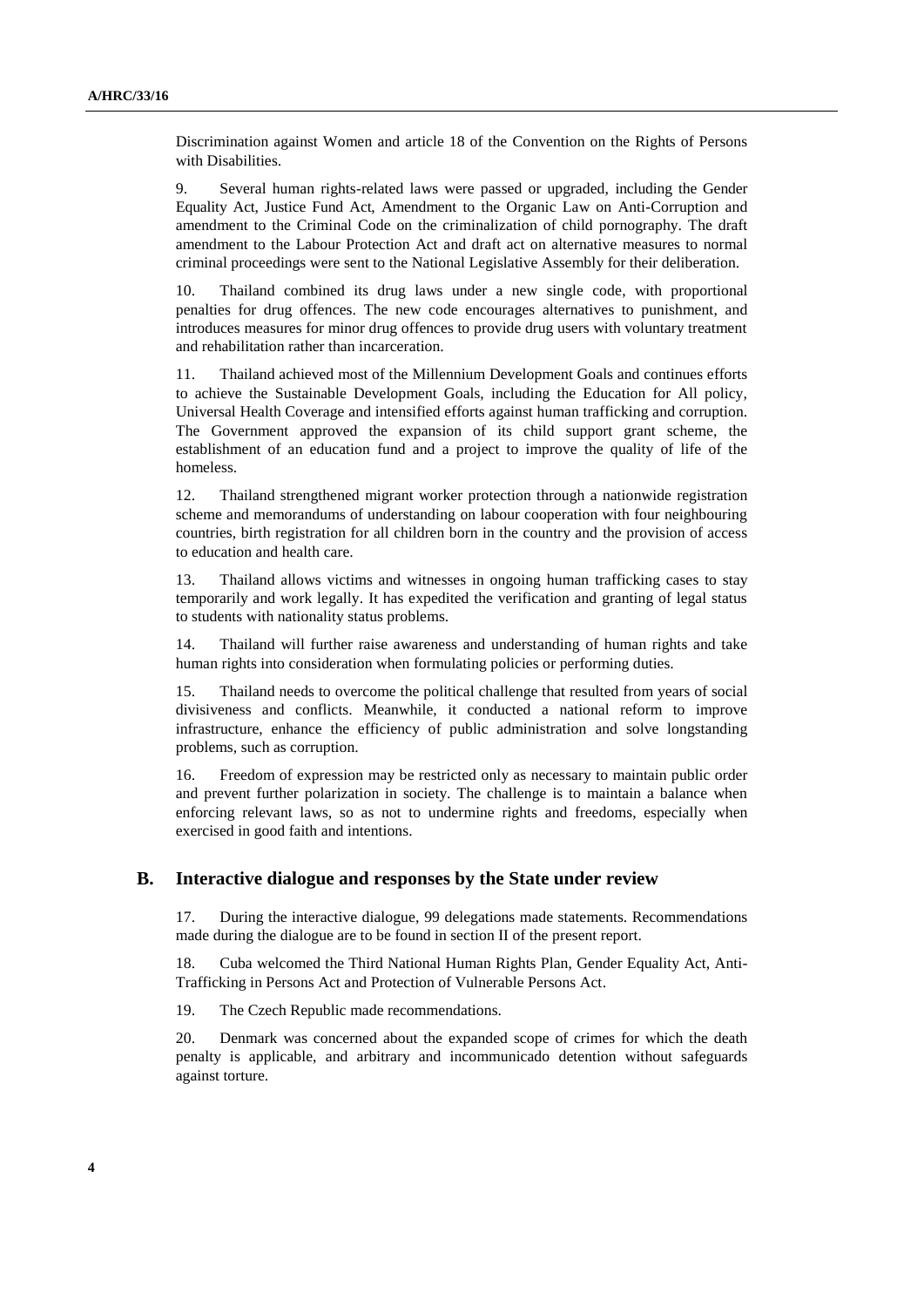21. Djibouti welcomed cooperation with international human rights mechanisms and the Third National Human Rights Plan and noted laws, policies and strategies against domestic violence, and on gender equality and education.

22. Ecuador highlighted efforts to reduce poverty and gender equality.

23. Egypt commended the development of a new human rights plan, promotion of the rights of women and persons with disabilities, enhanced access to the right to education and amendment to the Criminal Code on child pornography.

24. Fiji noted measures to address violence against women and children, including domestic violence, particularly the development of a manual on a non-violent approach to child-rearing.

25. Finland noted that several laws had gravely restricted the rights to freedom of opinion, expression and assembly and asked about measures taken to ensure the consistency with international law of national legislation on the freedoms of expression and peaceful assembly.

26. Georgia commended the ratification of the Palermo Protocol and the decision to extend a standing invitation to the special procedures.

27. Germany was concerned about restrictions on freedoms of expression, association and assembly.

28. Greece was concerned about restrictions on the rights to free speech, association and peaceful assembly.

29. Guatemala welcomed the Third National Human Rights Plan and hoped that the new constitution would include democratic and human rights principles.

30. Honduras welcomed the ratification of the Palermo Protocol and the signing of the International Convention for the Protection of All Persons from Enforced Disappearance.

31. Italy appreciated measures to increase the protection of women's and children's rights.

32. India appreciated legislative initiatives and the engagement with treaty bodies.

33. Indonesia welcomed the Gender Equality Act and Justice Fund Act and the amendment to the Organic Law on Anti-Corruption.

34. The Islamic Republic of Iran welcomed the approval of the Third National Human Rights Plan and the Twelfth National Economic and Social Development Plan.

35. Iraq commended Thailand on its consultations for the implementation of the Third National Human Rights Plan.

36. Iceland regretted restrictions on the right to redress, freedom of expression and peaceful assembly, the broader scope and application of the death penalty, and that human rights defenders were subjected to prosecution, harassment, killings and enforced disappearance.

37. Japan welcomed measures to combat trafficking and expected rapid progress in unresolved cases of enforced disappearances.

38. Kazakhstan welcomed the ratification of the United Nations Convention against Transnational Organized Crime and the Palermo Protocol, the signing of the International Convention for the Protection of All Persons from Enforced Disappearance and a standing invitation extended to the special procedures.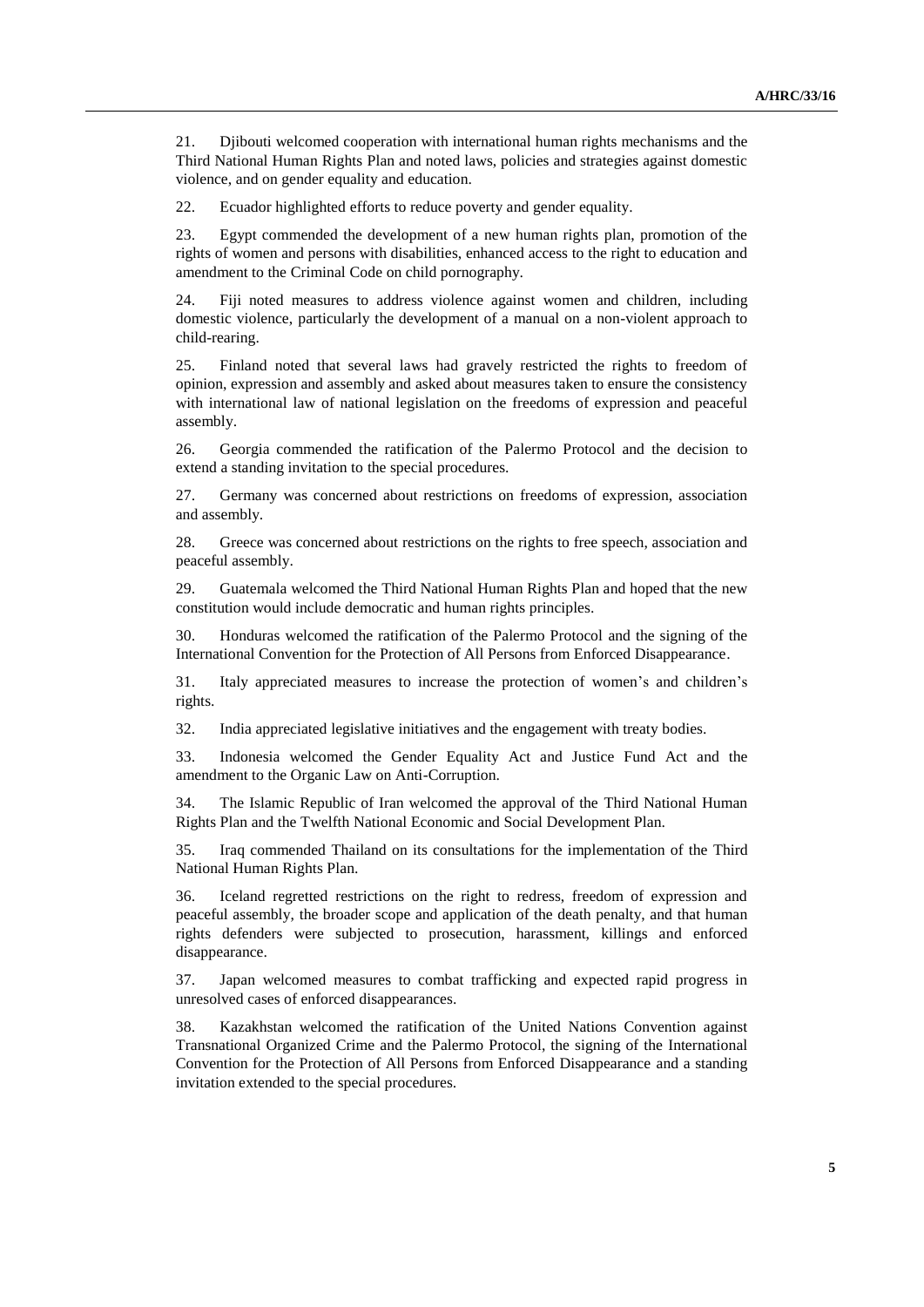39. Kuwait appreciated measures to improve the social welfare system, especially for vulnerable groups.

40. Kyrgyzstan welcomed the withdrawal of reservations and interpretative declarations to human rights instruments.

41. The Lao People's Democratic Republic welcomed the Third National Human Rights Plan and progress in enhancing gender equality, the rights to work, health and education.

42. Latvia welcomed the standing invitation to the special procedures. It was concerned about continued restrictions on freedom of expression.

43. Lebanon welcomed legislative measures to guarantee human rights.

44. Libya noted measures to implement recommendations from the first cycle.

45. Luxembourg was concerned about restrictions on freedoms of expression, opinion, assembly and association, and about refugees' rights.

46. Madagascar noted legislative and institutional measures to strengthen human rights.

47. The Philippines noted the Gender Equality Act and the National Human Rights Plan and appreciated efforts in the Association of Southeast Asian Nations region to seek for better protection of the rights of migrant workers.

48. Maldives welcomed efforts to combat sexual violence and the adoption of the Gender Equality Act. It also appreciated measures to promote the rights of persons with disabilities, empower women and promote youth development.

49. Mexico welcomed measures related to trafficking in persons and the Gender Equality Act.

50. Montenegro appreciated the National Human Rights Plan and efforts to address violence against women. It noted concerns about human trafficking for purposes of sexual exploitation and forced labour, including child prostitution.

51. Morocco welcomed the Third National Human Rights Plan and noted the achievement of the Millennium Development Goals in areas related to poverty reduction, gender equality and access to potable water.

52. Mozambique welcomed the National Human Rights Plan, the Gender Equality Act, the Justice Fund Act, the Protection of Vulnerable Persons Act and the amendment to the Criminal Code on child pornography.

53. Namibia welcomed the Third National Human Rights Plan and the Gender Equality Act encouraging improvement to the welfare system. It expressed concern about the inclusion of the death penalty in the new Anti-Corruption Law, thereby expanding the use of the death penalty for economic crimes.

54. Poland welcomed the standing invitation extended to the special procedures and the National Human Rights Plan.

55. New Zealand expressed concern about a deterioration of the protection and promotion of human rights since the military coup and the downgrading of the National Human Rights Commission of Thailand.

56. Nigeria welcomed government efforts to protect the right to work of all persons and the implementation of the ILO Freedom of Association and Protection of the Right to Organize Convention, 1948 (No. 87), Right to Organize and Collective Bargaining Convention, 1949 (No. 98), and Promotional Framework for Occupational Safety and Health Convention, 2006 (No. 187).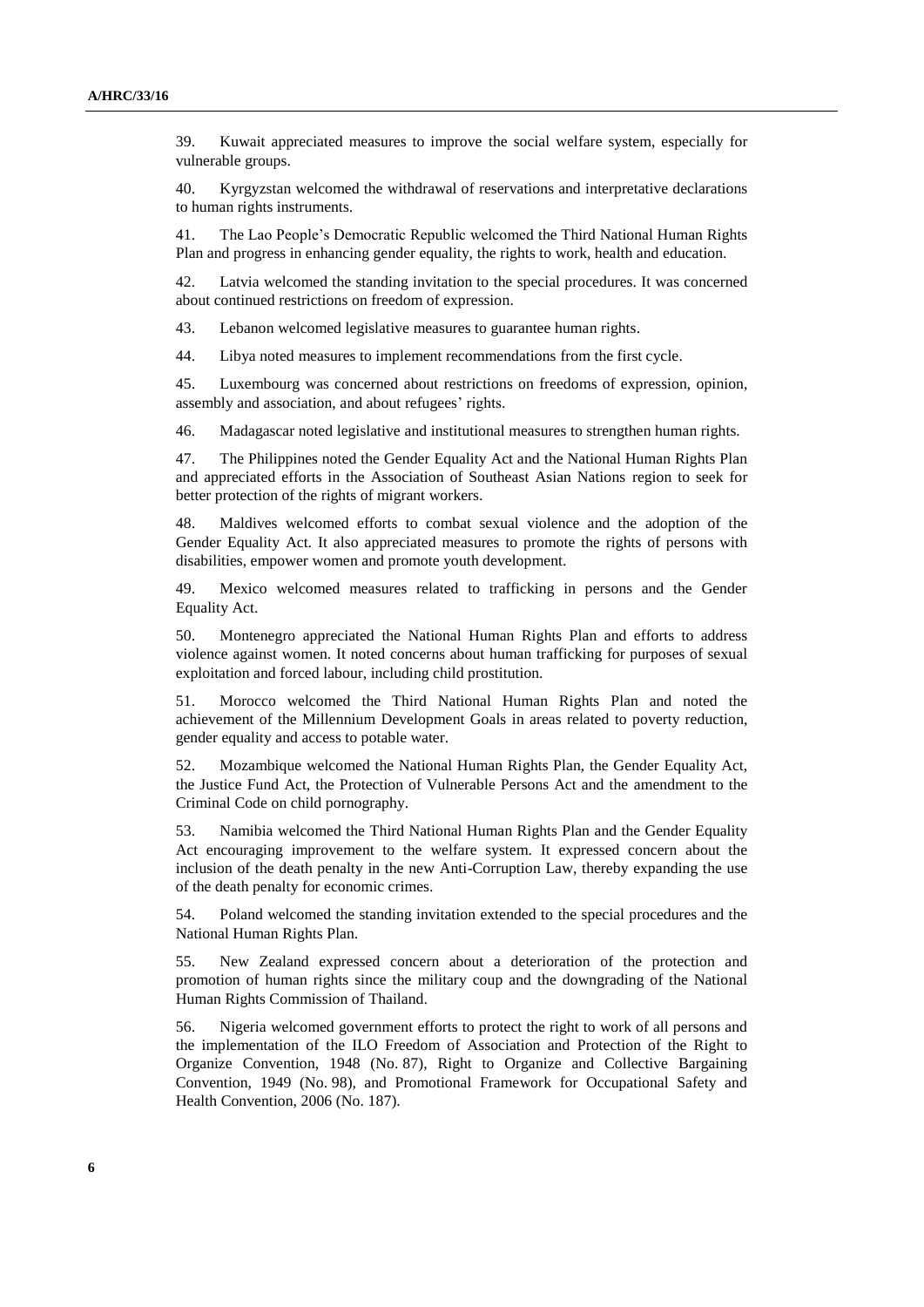57. While appreciating ongoing efforts to counter human trafficking and the ratification of the Palermo Protocol, Norway was concerned about restrictions on freedom of opinion and expression, peaceful assembly and association.

58. Pakistan welcomed the National Human Rights Plan and the plans for social and economic development with a focus on empowerment and protection of women, elderly persons, persons with disabilities, children, migrants, asylum seekers and ethnic minorities.

59. Panama appreciated legislative efforts to protect vulnerable groups, women and children.

60. Paraguay hoped that the National Plan 2017-2021 would allow further progress on human rights.

61. Malaysia acknowledged achievements in human trafficking and social protection programmes for vulnerable groups encouraging Thailand to address inequality, promote children's rights and achieve gender equality.

62. The Netherlands appreciated the signing of the International Convention for the Protection of All Persons from Enforced Disappearance. It was concerned about restrictions on freedom of expression and opinion and the persons detained, imprisoned, tortured or killed for their peaceful exercise of their rights.

63. While welcoming the standing invitation to the special procedures, the ratification of the Optional Protocol to the Convention on the Rights of the Child on a communications procedure, Portugal expressed concern that the National Human Rights Commission had lost its A status.

64. The delegation stated that the Ministry of Justice had submitted a draft act on the prevention and suppression of torture and enforced disappearance to the Cabinet for consideration. The passing of the draft act would enable the ratification of the International Convention for the Protection of All Persons from Enforced Disappearance.

65. On the downgraded status of the National Human Rights Commission, the Government stood ready to provide any assistance to strengthen its capacity and work.

66. The Cabinet instructed all ministries to implement the Human Rights Action Plan and report annually to the Ministry of Justice on the progress made regarding implementation.

67. Thailand drafted a new Penitentiary Act. Significant improvements to access to health care in the Thai penitentiary system were made. To address overcrowding in detention centres, Thailand considered several alternatives to imprisonment. Thailand continued to provide specific care for vulnerable prisoner groups, including women and mothers with children.

68. Thailand provided legal assistance and services to all Thais and non-Thais without discrimination.

69. With respect to the recommendation of the Committee on the Rights of the Child to raise the minimum age of criminal responsibility from 10 to 12 years, Thailand conducted several studies that helped to identify further actions to be taken when the new minimum age was imposed.

70. To protect children from the emerging threats in the digital world, Thailand amended the Criminal Code to establish a wider definition of child pornography and impose more severe punishments against people found guilty of related offences.

71. Thailand introduced the Child Protection Policy in both schools and families.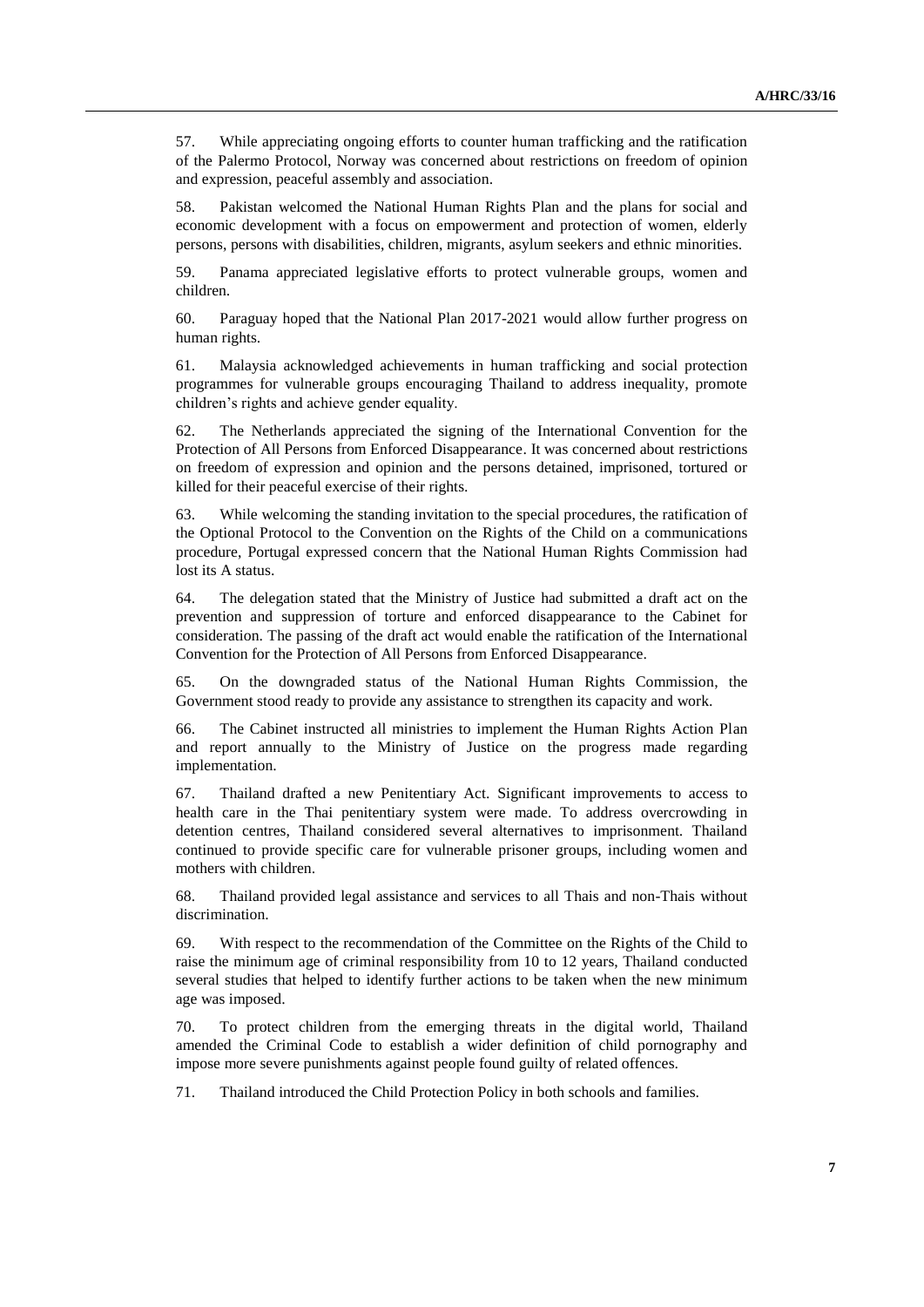72. Prevention measures against child sexual exploitation were also introduced to effectively prevent foreign tourists with sexual criminal records from re-committing the crimes or re-entering Thailand.

73. All children in Thailand have the right to be registered at birth, allowing them to stay in the country and have access to basic services, such as education and health care.

74. Thailand was considering the possibility of withdrawing its reservation to article 22 of the Convention on the Rights of the Child, to accord the necessary protection and assistance to children of refugees and asylum seekers.

75. The 2015 Gender Equality Act protected everyone from gender-based discrimination, including persons whose sexual expression was different from their biological sex.

76. The Cabinet endorsed the proposal to ratify the Optional Protocol to the Convention on the Rights of Persons with Disabilities and to sign the Marrakesh Treaty to Facilitate Access to Published Works for Persons Who Are Blind, Visually Impaired, or Otherwise Print Disabled. Thailand intended to further amend the Empowerment of Persons with Disabilities Act, as recommended by the Committee on the Rights of Persons with Disabilities.

77. Thailand made significant progress in providing care and services for older persons, who enjoyed free services such as public transportation and universal health coverage.

78. Thailand was working on providing remedies to victims of trafficking in persons and bringing the offenders to justice.

79. Thailand was committed to protecting all workers equally and without any distinction, especially on the basis of race and nationality. Several laws concerning labour protection, social security and workers' compensation had been revised to improve workers' protection in line with international labour standards.

80. Thailand had launched a new policy to allow migrant workers to renew their registrations and obtain a stay permit and work permit for two years, to encourage them to identify themselves to receive benefits, to be legally recognized, and to prevent exploitation.

81. In tackling forced labour in the sea fisheries industry, the Royal Ordinance on Fisheries was passed in 2015 to empower the authorities to combat unlawful labour practices in the fishing and seafood industries. The Ministerial Regulation on Labour Protection in Sea Fisheries Work took effect in December 2014.

82. Migrant workers could be members and join the activities of trade unions and participate in collective bargaining. Currently, Thailand was studying the feasibility of ratifying the ILO Freedom of Association and Protection of the Right to Organize Convention, 1948 (No. 87), and Right to Organize and Collective Bargaining Convention, 1949 (No. 98).

83. The Government continued to ensure that relevant laws and measures used to address disputes relating to the possible encroachment of public land were implemented through a fair and transparent process.

84. Evictions were not arbitrary and carried out only in accordance with a court ruling. Local communities could prove their cases against the claims of the Government, especially those who had lived in the area for generations. People with limited means were given assistance.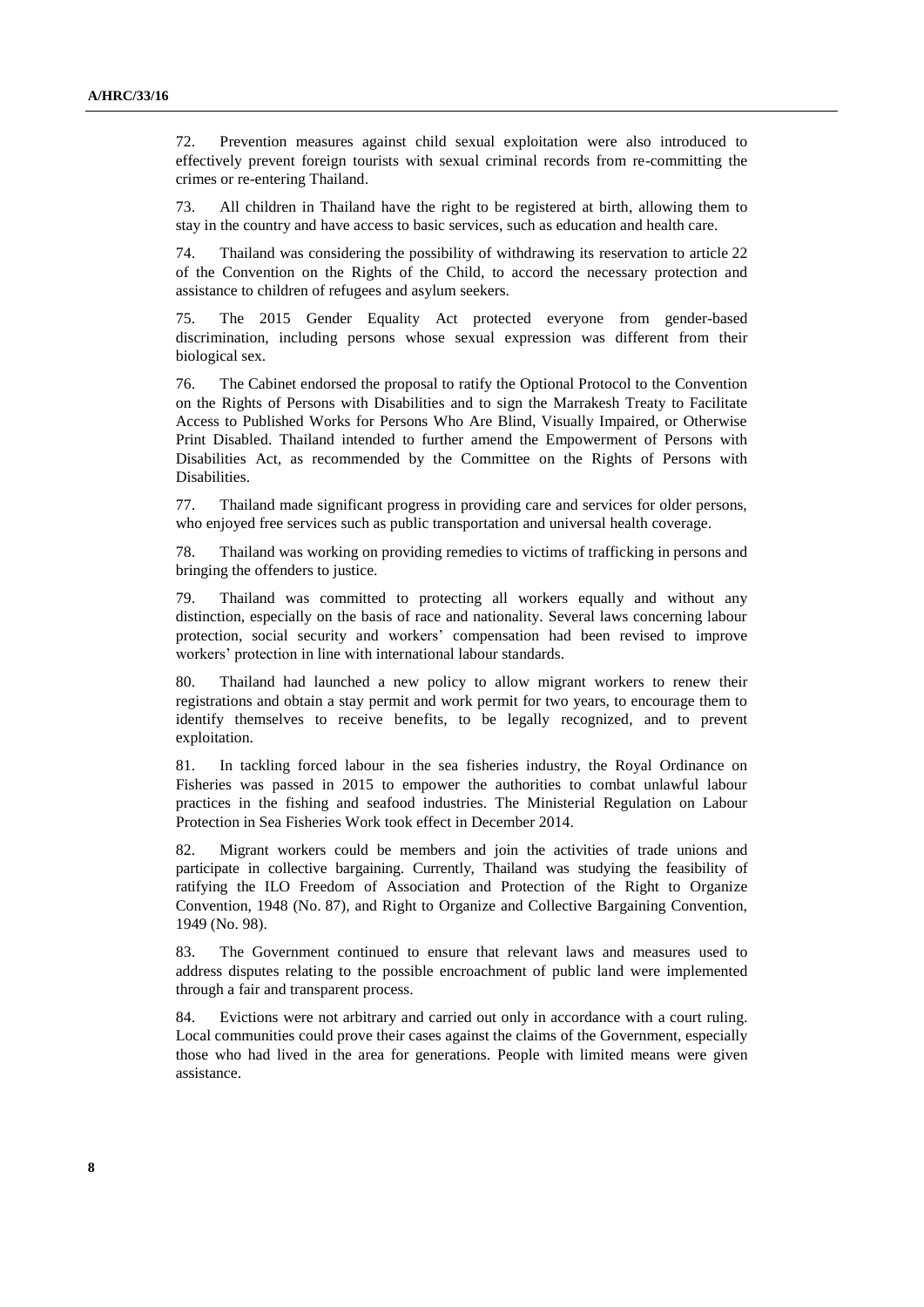85. With respect to the killing of land rights defenders, it was the responsibility of the Government to bring perpetrators to justice and support the families of those defenders through the available public redress and compensation scheme.

86. On the situation in the southern border provinces, special security laws had been invoked to maintain peace and security. Implementation of such laws was strictly based on necessity and proportionality. The Government regularly reviewed the need for and considered the possibility to reduce the use of such laws according to the situation on the ground.

87. Qatar welcomed the adoption of the Third National Human Rights Plan.

88. The Republic of Korea encouraged discussions on the draft Constitution and stressed the importance of ensuring full respect for freedom of expression and other human rights.

89. Romania welcomed the commitment to solving the issues regarding human trafficking and forced labour and emphasized the importance of implementing the Third National Human Rights Plan.

90. Senegal welcomed the submission of an interim report, the Third National Human Rights Plan, the Anti-Trafficking in Persons Act and the Protection of Vulnerable Persons Act.

91. Sierra Leone welcomed the Third National Human Rights Plan, the Universal Health Coverage Scheme and the National Plan for Older Persons.

92. Singapore welcomed the Third National Human Rights Plan and the commitment to protecting persons in vulnerable situations.

93. Slovakia welcomed the Protection of Vulnerable Persons Act and the amendment to the Criminal Code on child pornography while expressing concern about the applicability of the death penalty for various criminal offences.

94. Slovenia welcomed the commitment to mainstreaming human rights into the education system on different levels.

95. South Africa highlighted the achievement of several of the Millennium Development Goals.

96. Spain noted that some legal provisions could undermine freedom of expression.

97. The State of Palestine noted efforts in the health sector to ensure high quality health care and welcomed improvement and prioritization of education.

98. The Sudan welcomed the amendment to the Anti-Trafficking in Persons Act and the Justice Fund Act of 2015 to ensure that everyone has an equal access to justice.

99. Swaziland welcomed the commitment of the Government and civil society organizations to upholding, observing and ensuring the consistency of national laws with international human rights standards.

100. Sweden was concerned about increased restrictions on freedom of expression in connection with the constitutional referendum, encouraging full cooperation with the United Nations in Thailand and follow-through on its standing invitation to the special procedures.

101. Switzerland expressed concern about the interim constitution, which does not adequately respect and protect human rights, and about the application of laws restricting fundamental rights.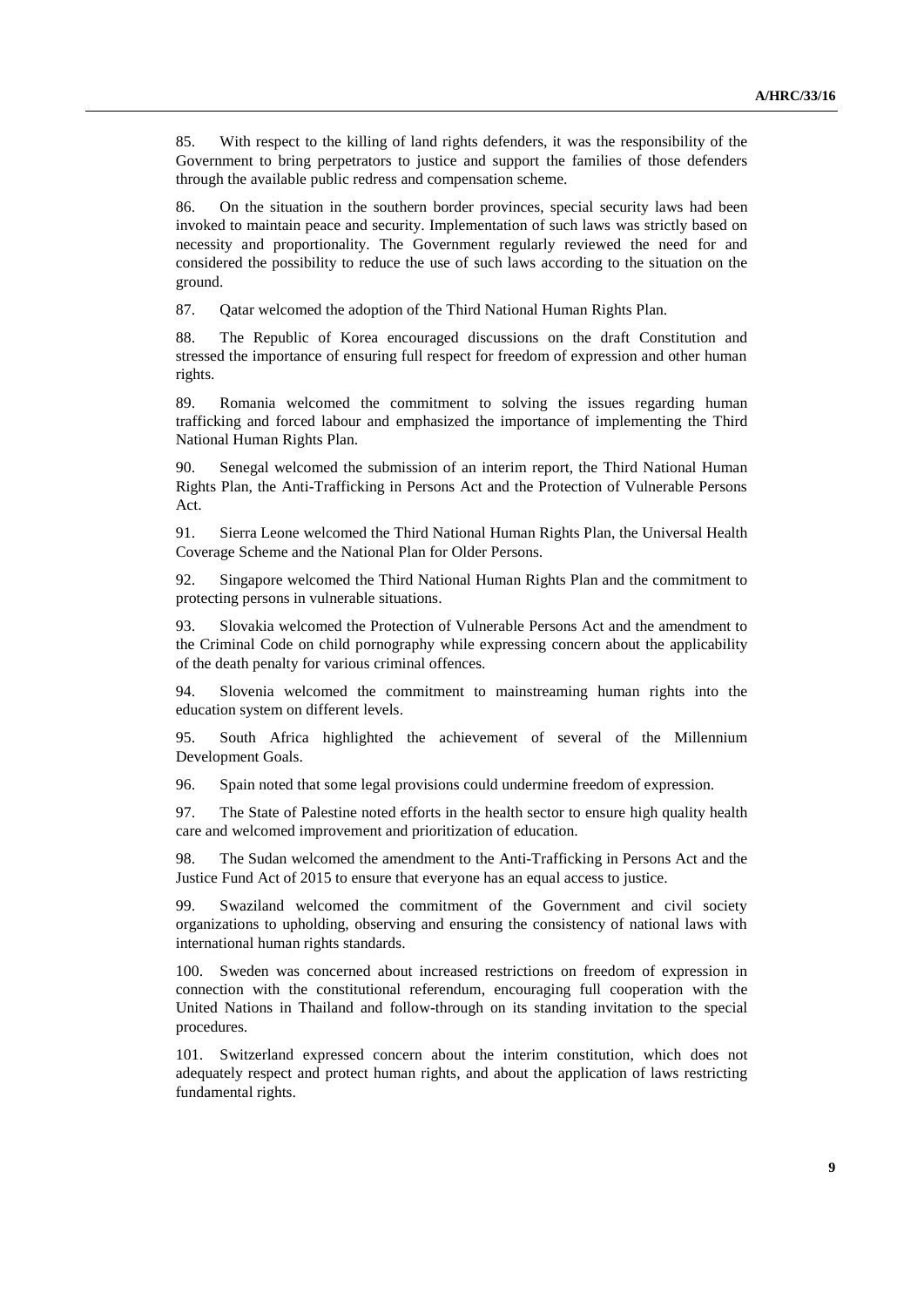102. Timor-Leste remained concerned at the inclusion of the death penalty in the Anti-Corruption Law.

103. Togo noted the commitment to tackling social and economic inequalities.

104. Turkey was concerned about the record of Thailand on the protection of the rights of migrants, especially women and children at detention facilities.

105. Uganda noted concerns about human trafficking, especially in illegal fishing activities, including forced labour and child pornography.

106. The United Arab Emirates praised the achievement of several of the Millennium Development Goals, steps to promote the rights of workers and persons with disabilities and to protect children from child labour, and the Women's Development Plan.

The United Kingdom encouraged Thailand to actively engage with the universal periodic review process and support its civil society.

108. The United States was concerned by restrictions on freedoms of expression and peaceful assembly and the broad powers given to the military under article 44 of the interim constitution, including expanded internal policing responsibilities.

109. Uruguay welcomed positive progress on torture and enforced disappearances.

110. The Bolivarian Republic of Venezuela welcomed the Third National Human Rights Plan, the National Social and Economic Development Plan and the allocation of more than 20 per cent of the national budget to education.

111. Viet Nam noted progress in poverty reduction and the rights to work and health.

112. Yemen praised efforts to draft a new constitution.

113. Albania welcomed the ratification of the Optional Protocol to the Convention on the Rights of the Child on the involvement of children in armed conflict and the Third National Human Rights Plan.

114. Algeria welcomed the Third National Human Rights Plan and encouraged the improvement of social protection of workers.

115. Argentina welcomed the progress in drafting a new constitution and the actions aimed at promoting and protecting the rights of children.

116. The delegation stated that a national referendum on the draft Constitution was to be held on 7 August. Volunteers would disseminate the draft Constitution to enhance the public's understanding. The outcome is entirely up to each Thai citizen. After the Constitution is adopted, relevant organic laws will be passed to pave way for general elections.

117. The Government fully respects the rights to freedom of expression and assembly. However, given the political conflicts, some limitations are in place to prevent further social divisiveness and political conflicts. The Government has no intention to impose restrictions on ordinary citizens who have good intentions.

118. Section 44 of the Interim Constitution is invoked only under specific circumstances and has been used in limited circumstances. Since its entry into force, the National Council for Peace and Order has exercised its power under this section to maintain public order and to enhance bureaucratic efficiency where ordinary laws and regulations do not exist, such as in anti-human trafficking efforts, anti-drug policy and civil aviation issues.

119. The purpose of Order No. 13/2559 of the National Council for Peace and Order is to enable military officers to help the police to suppress organized crime, such as extortion,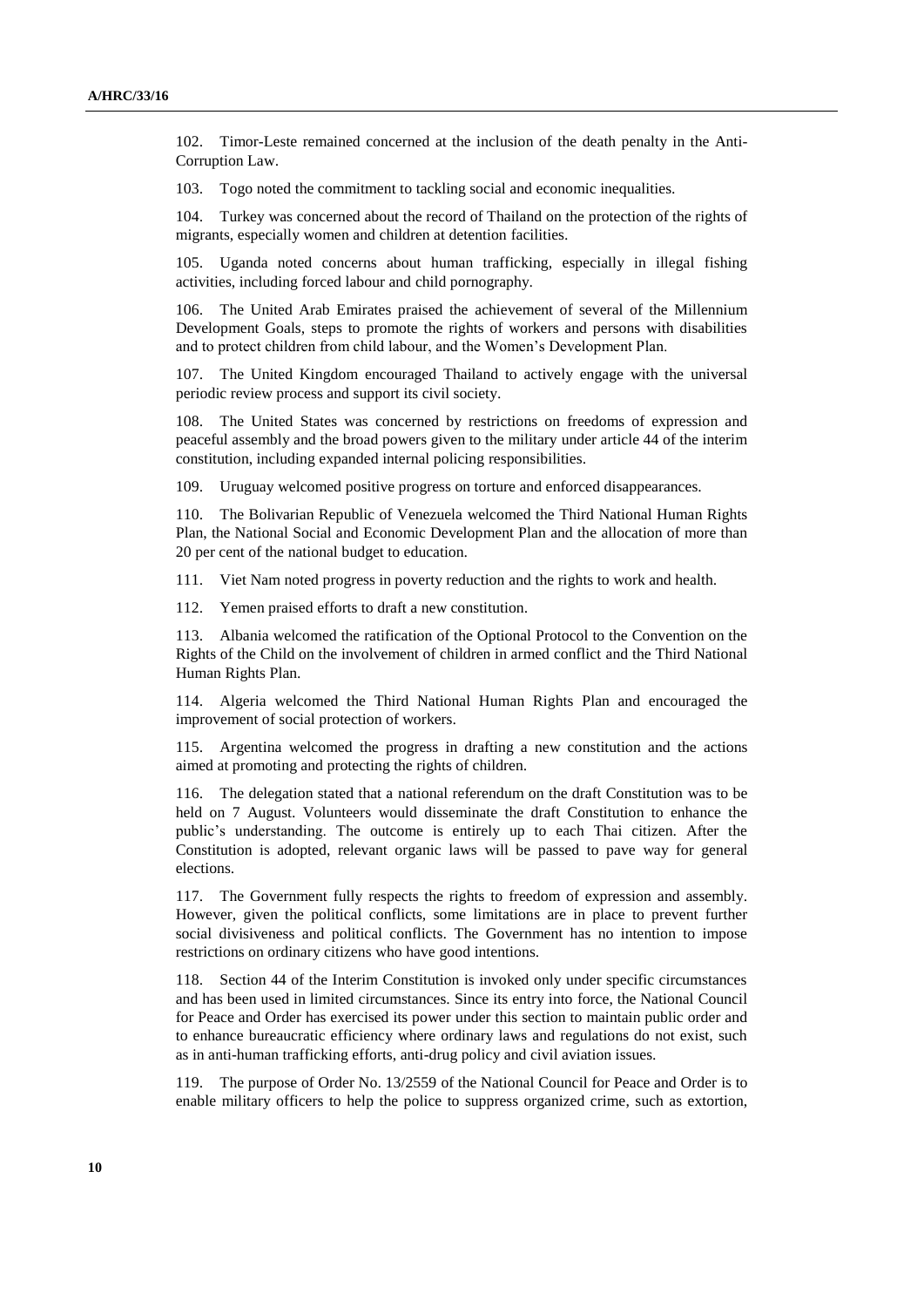human trafficking, child and labour abuse, gambling and prostitution. It does not deprive defendants of the right to file complaints against military officers in case of abuse of power.

120. The Thai monarchy has always been the main pillar of Thai society. Section 112 of the Criminal Code protects the rights or reputation of the King, the Queen and the Heir apparent or the Regent, in a similar way that libel law does for commoners. As with other criminal offences, proceedings on the lese-majesty cases are conducted in accordance with due legal process. The Computer Crime Act is under amendment to make clearer definitions in each section to prevent misinterpretation of the law.

121. Thailand currently hosts over 100,000 displaced persons from Myanmar, and irregular migrants and asylum seekers from other countries. Thailand has started its internal process to study the feasibility of a screening mechanism to distinguish those with genuine protection needs from economic migrants.

122. The use of military courts is limited to serious offences, most of which relate to the possession or the use of heavy firearms. Military judges have similar knowledge and experiences, including on human rights, and defendants are given the same rights as in an ordinary court. This is to ensure the right to fair trial in judicial proceedings during this political transition of the country.

123. Thailand provides basic education to every child regardless of nationality and legal status. Every school in Thailand must admit children who are legal or illegal migrants, unregistered or stateless children at no cost, so they can enjoy the same right to education as Thai children.

124. The Ministry of Education places a high priority on teaching human rights concepts to children, particularly at the primary and secondary levels. The curriculum includes a separate subject on civic education, specifying the rights and responsibilities of Thai citizens. Capacity-building is also provided to teachers.

125. Australia encouraged Thailand to continue its effort to reduce impunity and protect the rights of victims and vulnerable communities. It was concerned about limitations on freedom of expression and assembly, the extension of law enforcement powers to military personnel and using military courts to try civilians.

126. Austria was concerned about the special powers of the National Council for Peace and Order that limit human rights and the rule of law, the minimum age of criminal responsibility and the safety of journalists.

127. Azerbaijan welcomed measures to strengthen the normative and institutional framework for human rights protection, especially for gender equality, access to justice and the protection of vulnerable persons, and against human trafficking and corruption.

128. Bahrain welcomed increased awareness-raising and respect of human rights.

129. Bangladesh noted the challenges faced by Thailand, including a middle-income trap, widening inequality and unfair distribution of income.

130. Belgium was concerned about the situation of fundamental freedoms and the precarious situation of human rights defenders.

131. Bhutan welcomed the National Economic and Social Development Plans and the sufficiency economy.

132. The Plurinational State of Bolivia acknowledged the achievements made since the first cycle.

133. Botswana noted the Gender Equality Act, the amendments to the 2008 Anti-Trafficking in Persons Act and to the Criminal Code on child pornography.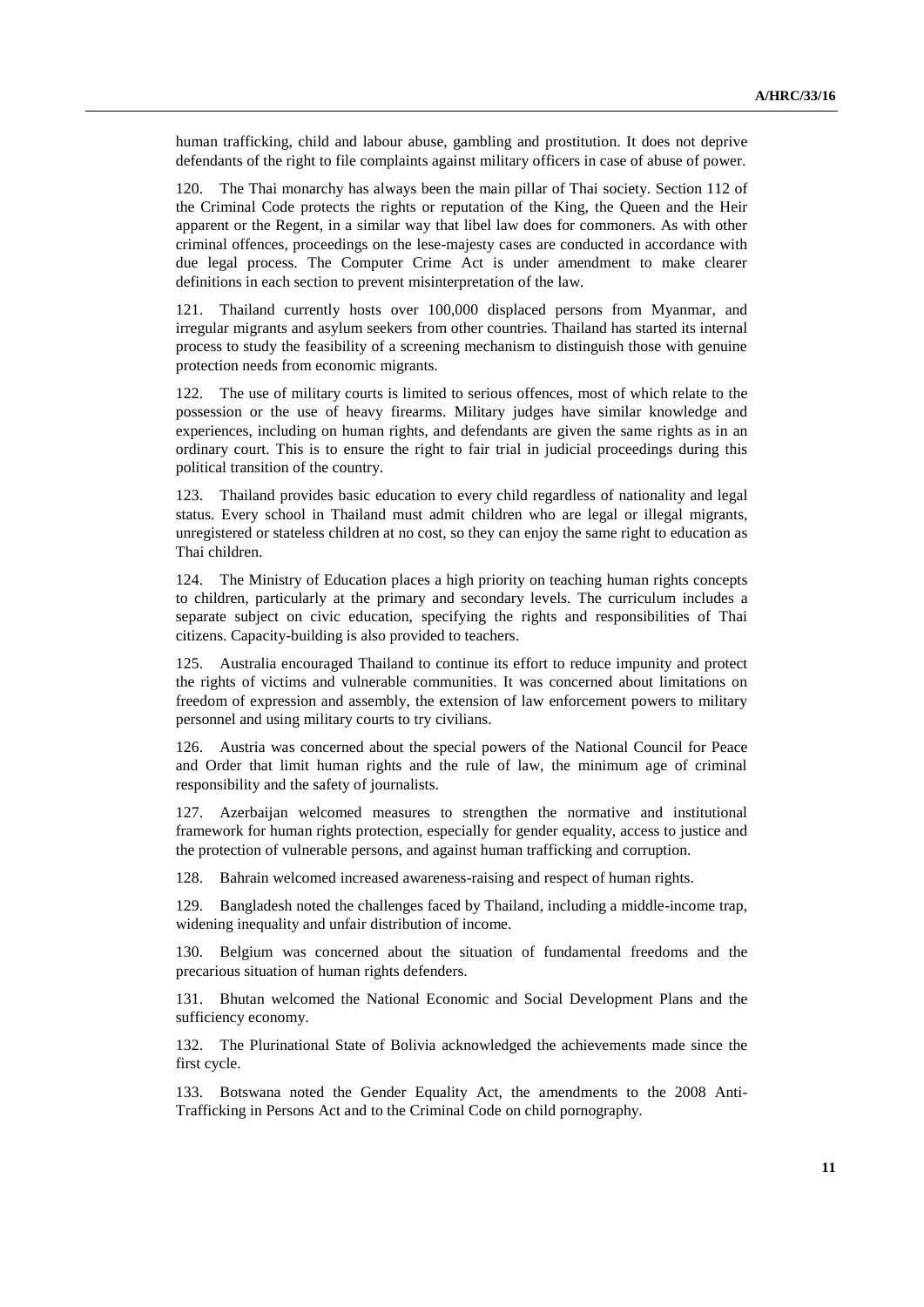134. While appreciating the Gender Equality Act and anti-human trafficking efforts, Brazil expressed concern about the orders of the National Council for Peace and Order, the lese-majesty law, the Public Assembly Law and the expansion of the death penalty.

135. Brunei Darussalam welcomed the Protection of Vulnerable Persons Act and the allocation of more than 20 per cent of the national budget for education.

136. Cambodia appreciated achievements in economic development and poverty eradication and the rights to work, health and education, the protection of vulnerable groups and the prevention of human trafficking.

137. Canada made recommendations.

138. Chad welcomed legislative and policy measures for human rights promotion and protection and cooperation with international human rights mechanisms.

139. Chile welcomed the Gender Equality Act, the Protection of Vulnerable Persons Act and the amendment to the Penal Code on child pornography.

140. China appreciated the investment in health and education and measures to protect children, women, the elderly and migrant workers.

141. Colombia welcomed the Third National Human Rights Plan.

142. The Congo appreciated the high importance attached to the protection of human rights and combating socioeconomic inequalities.

143. Costa Rica was concerned that an elected government had been deposed by the military. It also expressed concern about the trial of civilians in military courts and the indefinite application of State of emergency laws.

144. France welcomed the signing of the International Convention for the Protection of All Persons from Enforced Disappearance.

145. Sri Lanka noted the drafting of a new constitution and the sustained progress in achieving most of the Millennium Development Goals.

146. Nepal noted the de facto moratorium on the death penalty in place since 2009 and the Third National Human Rights Plan that aims to abolish it. It also praised the consistent progress in socioeconomic development.

147. Myanmar welcomed measures to improve the social welfare services for all workers, including migrant and foreign workers.

148. Armenia appreciated the steps taken to ensure access to health-care services and to reduce maternal and infant mortality rates.

149. The delegation stated that a draft act on prevention and suppression of torture and enforced disappearance would set up the specific offence of torture and enforced disappearance, based on the definitions stipulated in the Convention against Torture and Other Cruel, Inhuman or Degrading Treatment or Punishment and the International Convention for the Protection of All Persons from Enforced Disappearance, with the criminal punishment dependent upon the grave nature of the crime.

150. Thailand is working closely with various international organizations and civil society to raise awareness on the Optional Protocol to the Convention against Torture and Other Cruel, Inhuman or Degrading Treatment or Punishment among the concerned agencies to prepare them for its effective implementation. The Ministry of Justice will submit for the Cabinet's consideration plans to ratify the Optional Protocol.

151. Thailand is aware of its duty to ensure that human rights defenders can work in a safe and enabling environment. The adoption of the draft act on the prevention and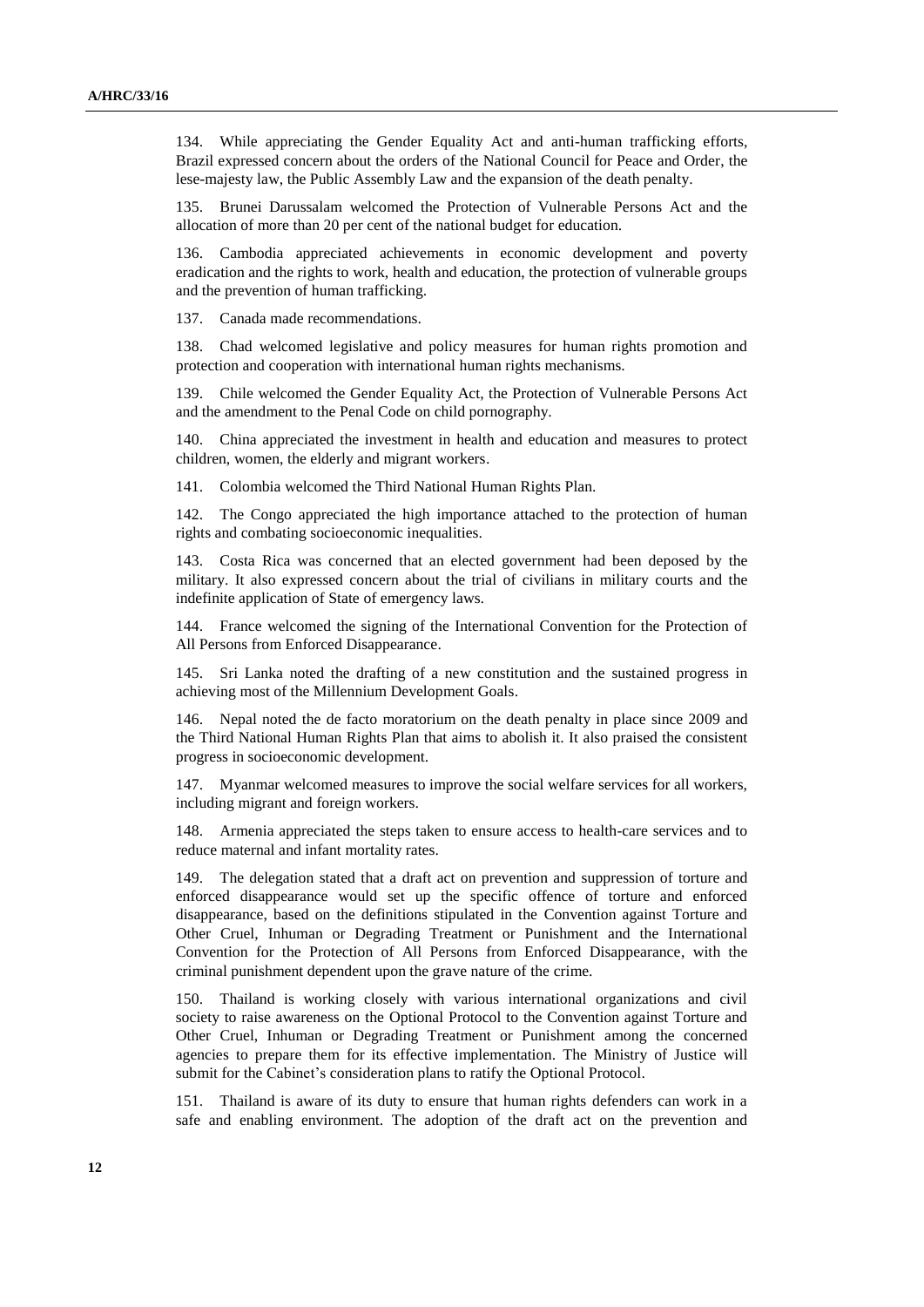suppression of torture and enforced disappearance will strengthen the protection of human rights defenders.

152. The Ministry of Justice started studying the possibility of abolishing the death penalty five years ago. The country's intention was reaffirmed in the Third National Human Rights Plan. Despite varying public sentiment, the Ministry of Justice continues to look into the possibility of abolishing the death penalty.

153. The Ministry of Tourism and Sports and the United Nations Office on Drugs and Crime continues to implement the second phase of "Project Childhood" on enhancing law enforcement capacity for national and transnational action to identify and effectively act upon child sex offenders travelling to Thailand.

154. The minimum age allowed for entering into marriage under the Civil and Commercial Code is 17 years, or lower if permitted by a court decision. For those under 20 years of age, parental consent is needed.

155. The right to preserve cultural heritage was made concrete as Thailand is becoming a party to the United Nations Educational, Scientific and Cultural Organization (UNESCO) Convention for the Safeguarding of the Intangible Cultural Heritage.

156. A number of primary schools in border and marginalized areas that offer nine years of compulsory education have been given special assistance by the Ministry of Education to provide multilingual teaching to ethnic children speaking non-Thai languages.

157. Thailand will take a realistic approach and make sure that the recommendations it decides to accept correspond with its capacity to implement them. The Government is determined to work closely with all stakeholders in the follow-up stage. It intends to raise awareness of the review outcome and the recommendations to be accepted to the wider public.

## **II. Conclusions and/or recommendations**

158. **The recommendations formulated during the interactive dialogue/listed below have been examined by Thailand and enjoy the support of Thailand:**

158.1 **Continue to consider ratification of international instruments (Pakistan);**

158.2 **Continue its accession to the core international human rights instruments (Azerbaijan);**

158.3 **Continue the efforts undertaken for the ratification of international human rights instruments and for the harmonization of the national legislation (Djibouti);**

158.4 **Withdraw its interpretative declaration on the International Convention on the Elimination of All Forms of Racial Discrimination and its reservation to article 4 (South Africa);**

158.5 **Ratify the Optional Protocol to the International Covenant on Economic, Social and Cultural Rights (Portugal);**

158.6 **Ratify the Optional Protocol to the International Covenant on Civil and Political Rights (Austria) (Poland);**

The conclusions and recommendations have not been edited.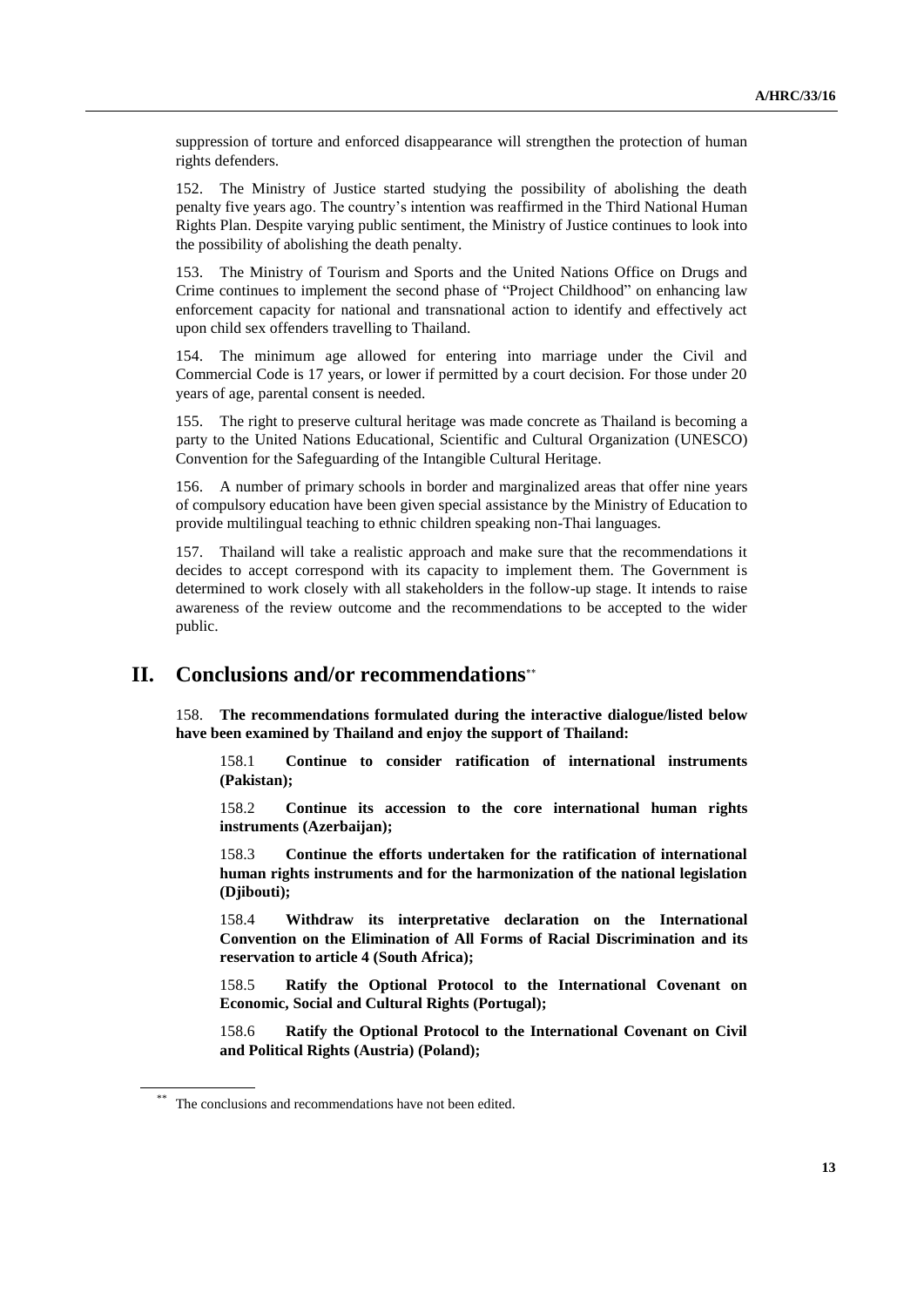158.7 **Consider the ratification of the Optional Protocol to the Convention against Torture and Other Cruel, Inhuman or Degrading Treatment or Punishment (Georgia) (Kazakhstan);**

158.8 **Speed up the study on the possibility of ratifying the Optional Protocol to the Convention against Torture (Mozambique);**

158.9 **Sign and ratify the Optional Protocol to the Convention against Torture (Honduras);**

158.10 **Ratify the Optional Protocol to the Convention against Torture (Austria) (France) (Guatemala) (Montenegro) (Poland) (Portugal) (Turkey) (Uruguay); Early ratification of the Optional Protocol to the Convention against Torture (Norway);**

158.11 **Ensure that the Convention against Torture is fully implemented into the national legislation (Romania);**

158.12 **Reform penal laws to define torture in accordance with article 1 of the Convention against Torture and declare its non-derogable nature (Spain);**

158.13 **Ratify the Optional Protocol to the Convention against Torture and establish a national preventive mechanism accordingly (Czech Republic); Ratify the Optional Protocol to the Convention against Torture and establish an independent, effective and well-resourced National Preventive Mechanism (Denmark); Ratify the Optional Protocol to the Convention against Torture and set up a national preventive mechanism to prevent torture (Morocco);**

158.14 **Consider ratifying the International Convention on the Protection of the Rights of All Migrant Workers and Members of their Families (Egypt) (Philippines);**

158.15 **Continue efforts to strengthen legal framework, including considering ratification of the International Convention on the Protection of the Rights of All Migrant Workers and Members of their Families (Indonesia);**

158.16 **Take the necessary measures for the ratification of the International Convention for the Protection of All Persons from Enforced Disappearance (Japan);**

158.17 **Expedite the ratification of the International Convention for the Protection of All Persons from Enforced Disappearance signed in 2012 (Kazakhstan); Accelerate the process of ratifying the International Convention for the Protection of All Persons from Enforced Disappearance (Togo);**

158.18 **Ratify the International Convention for the Protection of All Persons from Enforced Disappearance (Argentina) (Austria) (France) (Panama) (Slovakia); Ratify and accede to the International Convention for the Protection of All Persons from Enforced Disappearance (Sierra Leone); Immediately ratify the International Convention for the Protection of All Persons from Enforced Disappearance (Belgium);**

158.19 **Ratify the International Convention for the Protection of All Persons from Enforced Disappearance and pass national law criminalizing enforced disappearance and torture and recognizing the rights of victims (New Zealand);**

158.20 **Criminalize in national legislation enforced disappearance in conformity with international standards and ratify the International Convention for the Protection of All Persons from Enforced Disappearance (Uruguay);**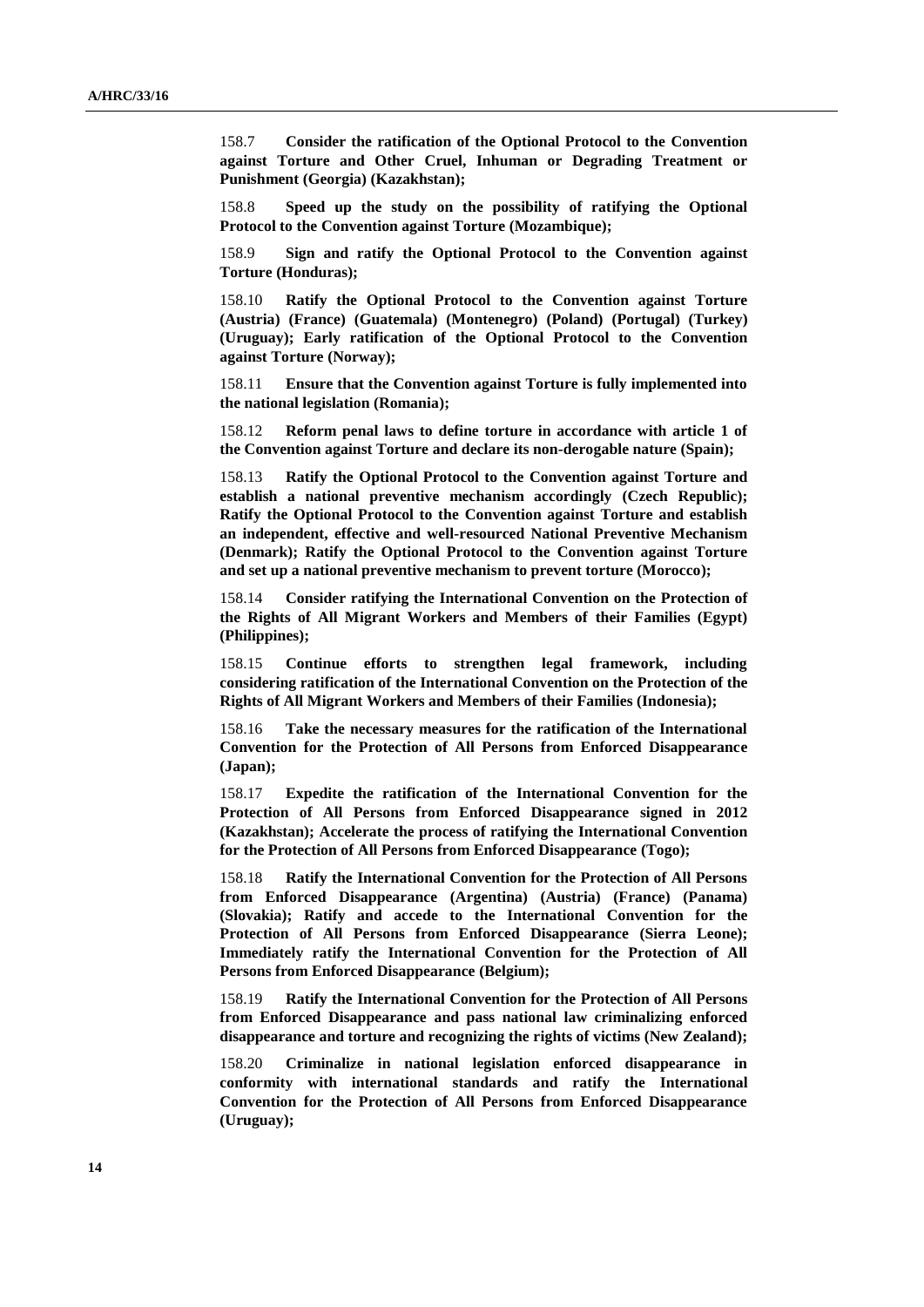158.21 **Consider ratifying the 1951 Convention relating to the Status of Refugees (Kazakhstan);**

158.22 **Ensure that human rights defenders in Thailand are treated in accordance with the General Assembly Declaration on Human Rights Defenders (New Zealand);**

158.23 **Give priority to the implementation of the Palermo Protocol and the prosecution of persons benefiting from human trafficking (Norway);**

158.24 **Ratify the Protocol to Prevent, Suppress and Punish Trafficking in Persons (Uganda);**

158.25 **Ratify the ILO Work in Fishing Convention, 2007 (No. 188) (Romania);**

158.26 **Incorporate key human rights principles in the new constitution in line with the obligations of Thailand under international human rights law (Uganda);**

158.27 **Ensure that the constitutional framework is in compliance with its international obligations, in particular under the International Covenant on Civil and Political Rights (Switzerland);**

158.28 **Continue to consider protection and promotion of human rights in the new constitution (Pakistan);**

158.29 **Encourage public debate on the draft Constitution (Republic of Korea);**

158.30 **Adopt a definition of torture which is fully in compliance with article 1 of the Convention against Torture; its inclusion as a specific crime in Thailand's legislation; and undertake prompt, thorough and impartial investigation of all allegations of torture and ill-treatment (Slovakia);**

158.31 **Continue to provide adequate human and financial resources to fully implement its domestic laws protective of women's rights (Philippines);**

158.32 **Accelerate the adoption process of the Law on the Prevention and Punishment of Torture and Enforced Disappearances (Congo);**

158.33 **Enact the Prevention and Suppression of Torture and Enforced Disappearance Bill to criminalize torture in accordance with the Convention against Torture and Other Cruel, Inhuman or Degrading Treatment or Punishment (Canada);** 

158.34 **Update the 1936 Law on Prisons and include provisions on alternative sanctions in order to decongest prisons (Morocco);**

158.35 **Amend the Prison Act of 1936 with a view to a suitable reform of the Thai penitentiary system (Congo);** 

158.36 **Accelerate its efforts to achieve remaining Millennium Development Goals targets, as well as achieve the Sustainable Development Goals (Azerbaijan);**

158.37 **Establish strategies and allocate resources aimed at achievement of the Sustainable Development Goals, especially those related to poverty eradication, equal access to resources, rights to education and health care and rights of the vulnerable groups (Viet Nam);**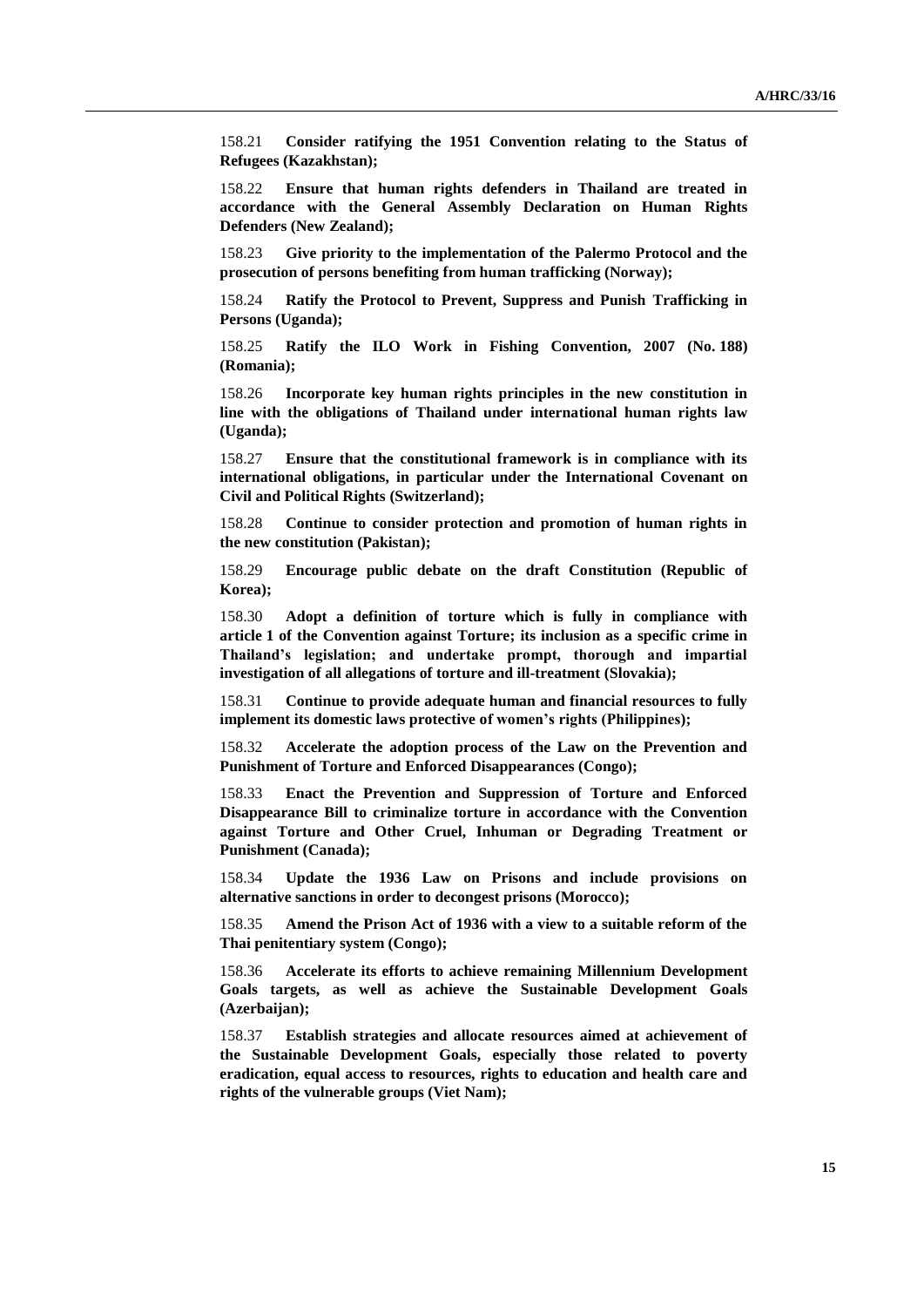158.38 **Take further steps to ensure that the National Human Rights Institution is in conformity with the Principles relating to the status of national institutions for the promotion and protection of human rights (the Paris Principles) (Egypt);**

158.39 **Adopt appropriate measures of a legislative and political nature, including allocation of financial resources, in order to align its national human rights institution with the Paris Principles (Honduras);**

158.40 **Continue support the work of the National Human Rights Commission in line with the Paris Principles (Indonesia);**

158.41 **Ensure the independence of the National Human Rights Commission (Paraguay);**

158.42 **Ensure that the National Human Rights Commission of Thailand is an independent institution and functions in full compliance with the Paris Principles (Poland);**

158.43 **Introduce legal changes to ensure that its National Human Rights Commission is fully compliant with the Paris Principles (New Zealand);**

158.44 **Provide the National Human Rights Commission with all the necessary resources in order to guarantee that it is fully compliant with the Paris Principles (Portugal);**

158.45 **Improve the functioning of the National Commission of Human Rights to regain its A status (Senegal);**

158.46 **Reform its National Human Rights Commission to regain its A status and promote and protect human rights (Australia);**

158.47 **Strengthen the National Commission of Human Rights in accordance with the Paris Principles (France);**

158.48 **Continue efforts to strengthen national human rights institutions and mechanisms (Nepal);**

158.49 **Develop, enact and implement a national action plan on business and human rights in order to implement the Guiding Principles on Business and Human Rights (Sweden);**

158.50 **Further expand human rights education and training programmes (Armenia);**

158.51 **Continue implementing the Human Rights Plan of Action and continue training officials on aspects of the Plan (Fiji);**

158.52 **Continue to implement the programmes and policies enunciated in the National Human Rights Plan (Philippines);**

158.53 **Implement the third National Human Rights Action Plan (2014-2018) (Senegal);**

158.54 **Strengthen the implementation of the third National Human Rights Plan of Action by all relevant government agencies (Cambodia);**

158.55 **Continue its efforts aimed at strengthening the development of children and youth (Kuwait);**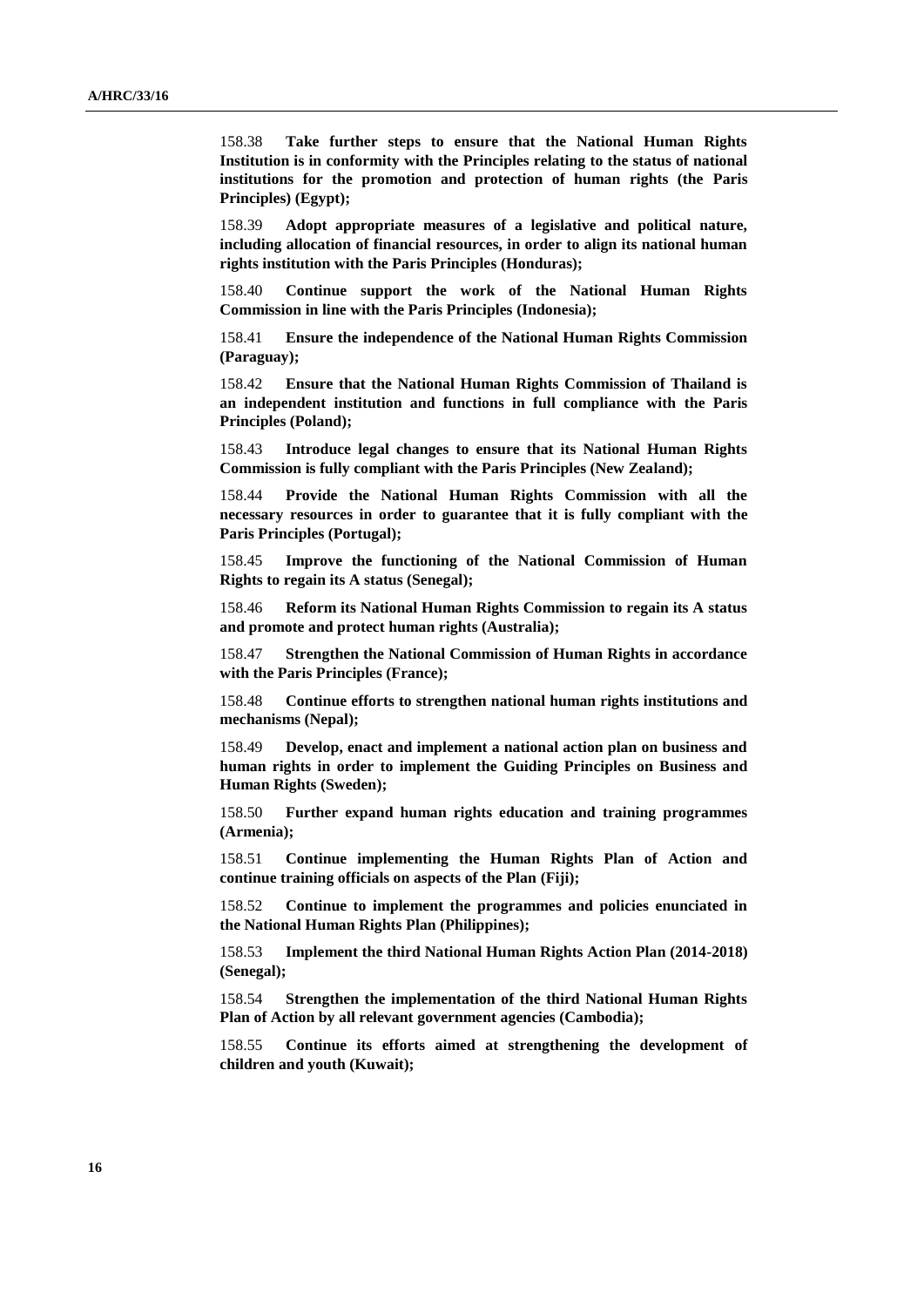158.56 **Ensure birth registration for all children born on its territory, especially those who are not registered due to the economic status of their parents, ethnicity and immigration status (Namibia);**

158.57 **Further strengthen efforts towards birth registration for all, with a view to effectively reaching out to disadvantaged and vulnerable groups (Turkey);**

158.58 **Establish a special unit for the protection of children's rights (Uganda);**

158.59 **Redouble the Government's commitment to raising awareness amongst officials and the public at large about human rights and the process of the universal periodic review (Cuba);**

158.60 **Engage civil society in the follow-up implementation process of the universal periodic review recommendations (Poland);**

158.61 **Continue its active engagement with the human rights mechanisms of the United Nations for the promotion and protection of human rights (Azerbaijan);**

158.62 **Advance women's empowerment, and greater representation of women in all sectors (Lao People's Democratic Republic);**

158.63 **Effectively implement the Protection of Vulnerable Persons Act to ensure better protection for its vulnerable population (Brunei Darussalam);** 

158.64 **Effectively implement the Gender Equality Act of 2015 (South Africa);**

158.65 **Promote a culture of equality through the equal participation of all members of the society and, in particular the participation of women in rural areas (Djibouti);**

158.66 **Prevent discrimination in all cases without taking consideration of grounds such as religious beliefs or national security (Spain);**

158.67 **Continue to undertake efforts to narrow the income gap within its society and improve good governance in pursuit of a comprehensive socioeconomic advancement (Malaysia);**

158.68 **Continue to adopt gender-responsive policies and programmes to cultivate a conducive environment for women's development and empowerment (Malaysia);**

158.69 **Continue its efforts to eliminate discrimination against women (Bangladesh);**<sup>1</sup>

158.70 **Improve access to health, education and social welfare for vulnerable groups, including for those in rural areas, ethnic minorities, women, migrants and refugees (Japan);**

158.71 **Continue to strengthen measures to effectively reduce discrimination and all forms of violence against women (Chile);**

<sup>&</sup>lt;sup>1</sup> The statement as read during the interactive dialogue is as follows: "Continue its efforts to eliminate discrimination".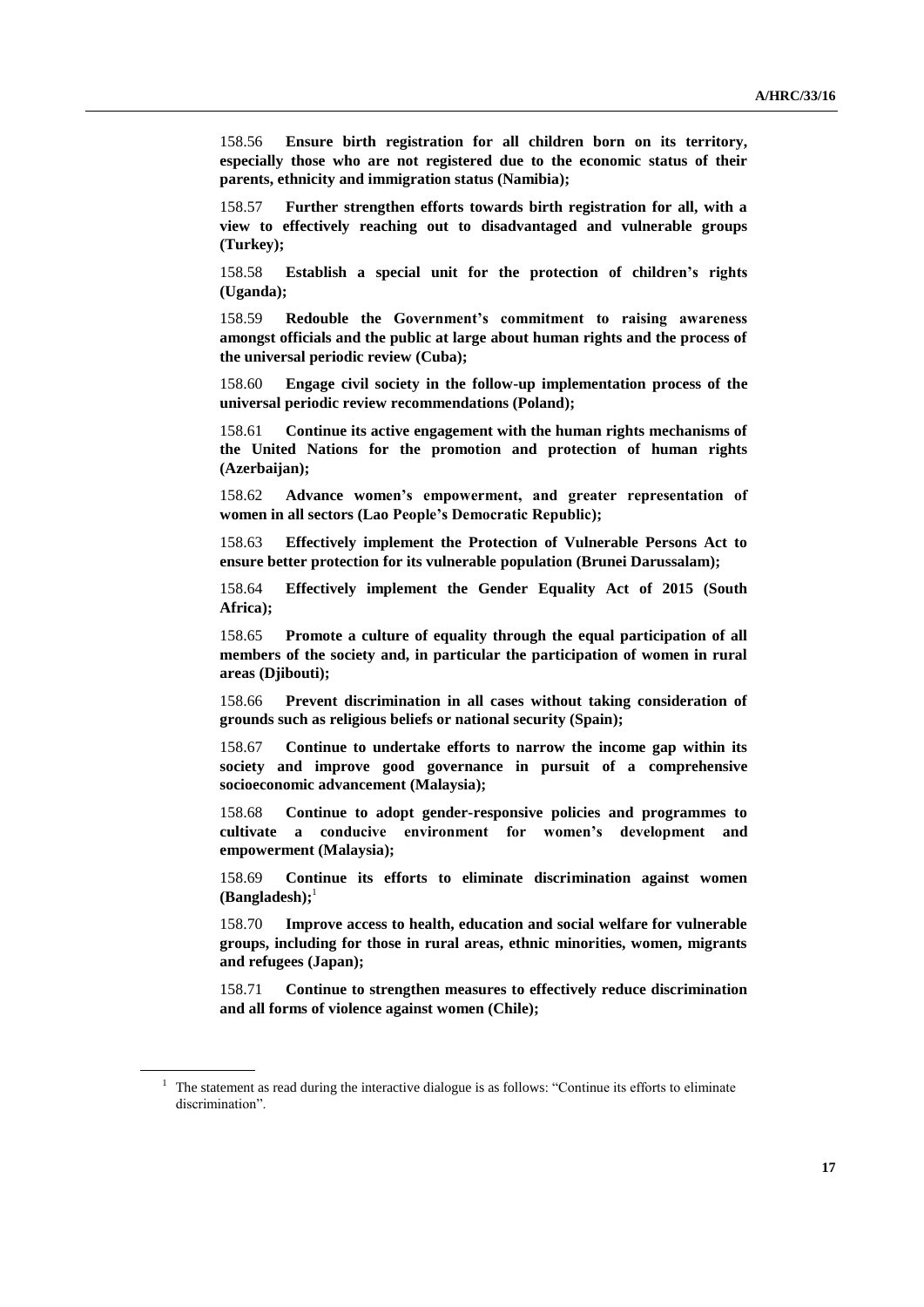158.72 **Review the imposition of death penalty for offences related to drug trafficking (Slovenia);**

158.73 **Reconsider the abolition of the death penalty as a sentence for various crimes (Ecuador);**

158.74 **Take steps towards abolishing the death penalty (Georgia);**

158.75 **Take measures to abolish the death penalty (Madagascar); Take measures aimed at abolishing the death penalty (Togo); Take concrete steps towards abolishing the death penalty (Brazil);**

158.76 **Promptly investigate and prosecute all allegations of torture and extrajudicial killings (New Zealand);** 

158.77 **Define and legally classify enforced disappearance (Spain);**

158.78 **Accelerate the approval of the bill submitted to the Council of Ministers on prevention of enforced disappearances and repression of torture (Chile);**

158.79 **Make efforts to address the issue of enforced disappearance, such as ensuring accountability (Republic of Korea);**

158.80 **Establish a policy that allows to decrease the high levels of overcrowding conditions in detention centres (Paraguay);**

158.81 **Continue to work at the provincial level to execute memorandums of understanding to combat violence against women and children (Fiji);**

158.82 **Establish an effective policy and legal framework to prevent and contrast all forms of discrimination and violence against women, including domestic violence, in order to ensure that women victims of violence receive adequate support and offenders are brought to justice (Italy);**

158.83 **Step up efforts to effectively combat violence against women and children (Kazakhstan);**

158.84 **Intensify efforts to promote policies in the area of prevention, sanction and eradication of all forms of violence against women, including measures aimed at promoting their rights regardless of its religion, race, sexual identity or social condition (Mexico);**

158.85 **Continue its efforts to implement the policies and strategies for the Prevention and Responses to Violence against Children and Youth (Sudan);**

158.86 **Ensure effective implementation of recent measures to prevent and contrast violence against children, both online and offline (Italy);**

158.87 **Take concrete measures to eliminate child labour and child sex tourism (Kyrgyzstan);**

158.88 **Take concrete measures to combat child sex tourism (Maldives);**

158.89 **Guarantee effective implementation of regulation to eliminate abusive child labour practices, including measures to ensure that children remain in the educational system (Mexico);**

158.90 **Adopt concrete measures to eradicate child labour, abuse and sexual exploitation of children, including its involvement in sexual tourism (Panama);**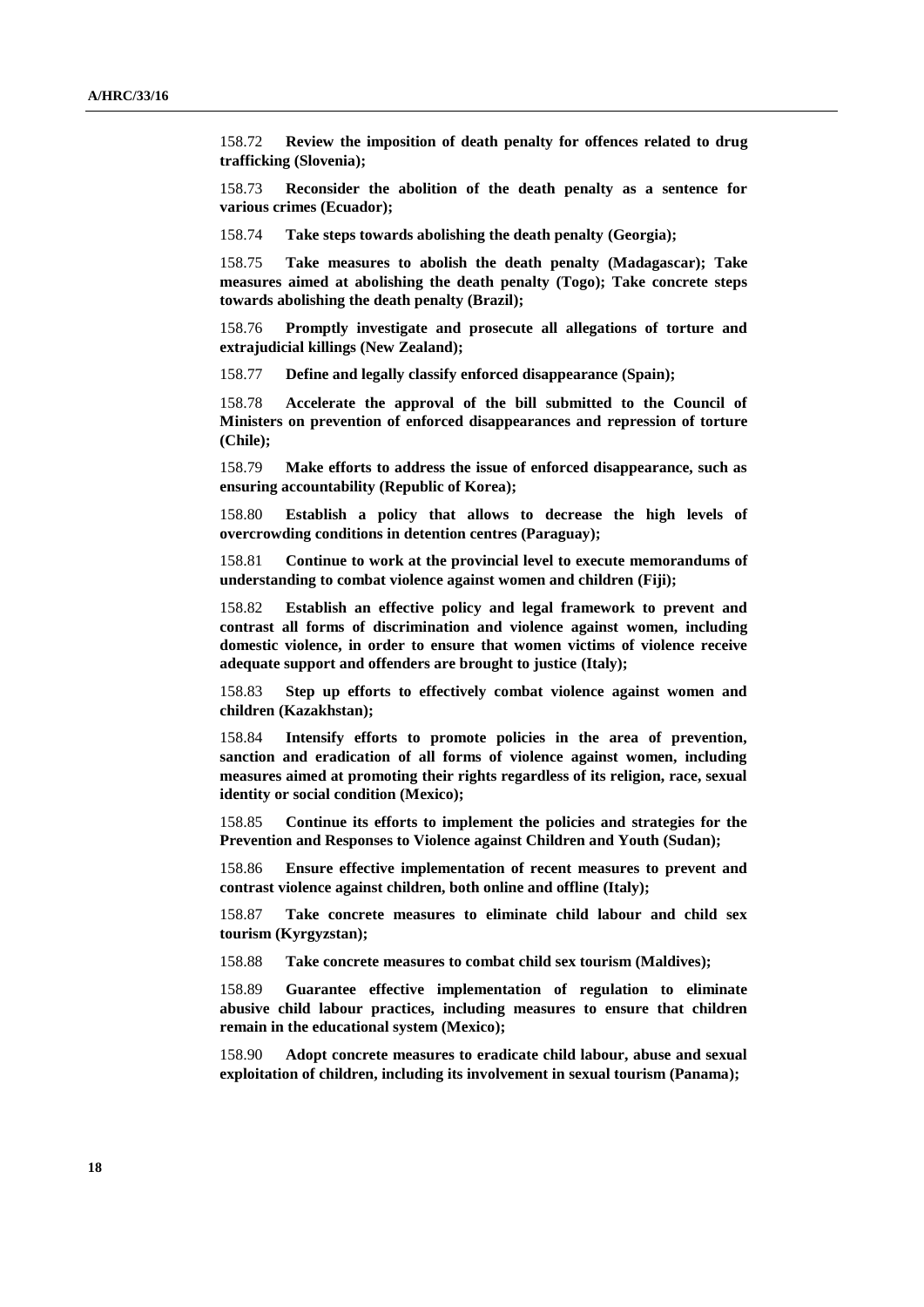158.91 **Continue to mitigate and address issues concerning the worst forms of child labour and provide appropriate rehabilitation for the victims (Malaysia);**

158.92 **Effectively implement its Policies and Strategies for the Prevention and Responses to Violence against Children and Youth (2015-2021) to prevent and curb violence against children, including at the provincial level (Singapore);**

158.93 **Multiply efforts to combat child sex tourism, especially by adopting a comprehensive regulatory framework (Turkey);**

158.94 **Take necessary measures to better combat sexual exploitation of children (Algeria);**

158.95 **Take further legal proceedings to prevent violence against children, young people and tackle it, and intensify efforts to address child labour (Bahrain);**

158.96 **Continue to step up its protection of children's rights and eliminate child labour (China);**

158.97 **Step up the fight against child pornography to better protect children (Congo);**

158.98 **Continue its efforts to eradicate child sex tourism including through strengthening the relevant penal legislative frameworks (Egypt);**

158.99 **Continue in its efforts to prevent, punish and eradicate forced labour, labour exploitation, including the issue of trafficking in persons, particularly for women and children who are involved in cases of sex tourism and pornography (Ecuador);**

158.100 **Continue to strengthen the works towards preventing and combatting child pornography and human trafficking, as well as implement assistance programmes for victims (Argentina);**

158.101 **Strengthen Government measures to eradicate forced labour, especially to prevent either child or enforced labour in the specific sectors of fishing and canning companies, as well as to ensure that employers violating labour rights are duly prosecuted (Albania);**

158.102 **Take concrete measures to eradicate child labour, and ensure boys and girls primary and secondary school completion (Kazakhstan);**

158.103 **Carry out measures to prohibit corporal punishment of children in all settings, including the home (Plurinational State of Bolivia);**

158.104 **Prohibit corporal punishment of children in all settings (Slovenia);**

158.105 **Adopt legislation prohibiting corporal punishment of children in all settings (Madagascar);**

158.106 **Explicitly prohibit in law any form of corporal punishment or other cruel or degrading punishment of children in all settings (Sweden);**

158.107 **Criminalize the recruitment and participation of children in armed forces and non-State armed groups (Panama);**

158.108 **Ensure that Section 4 and Section 6 of the Trafficking Victims Protection Act 2008, specifically defining the term "wrongful exploitation", comply with article 3 of the Protocol to Prevent, Suppress and Punish**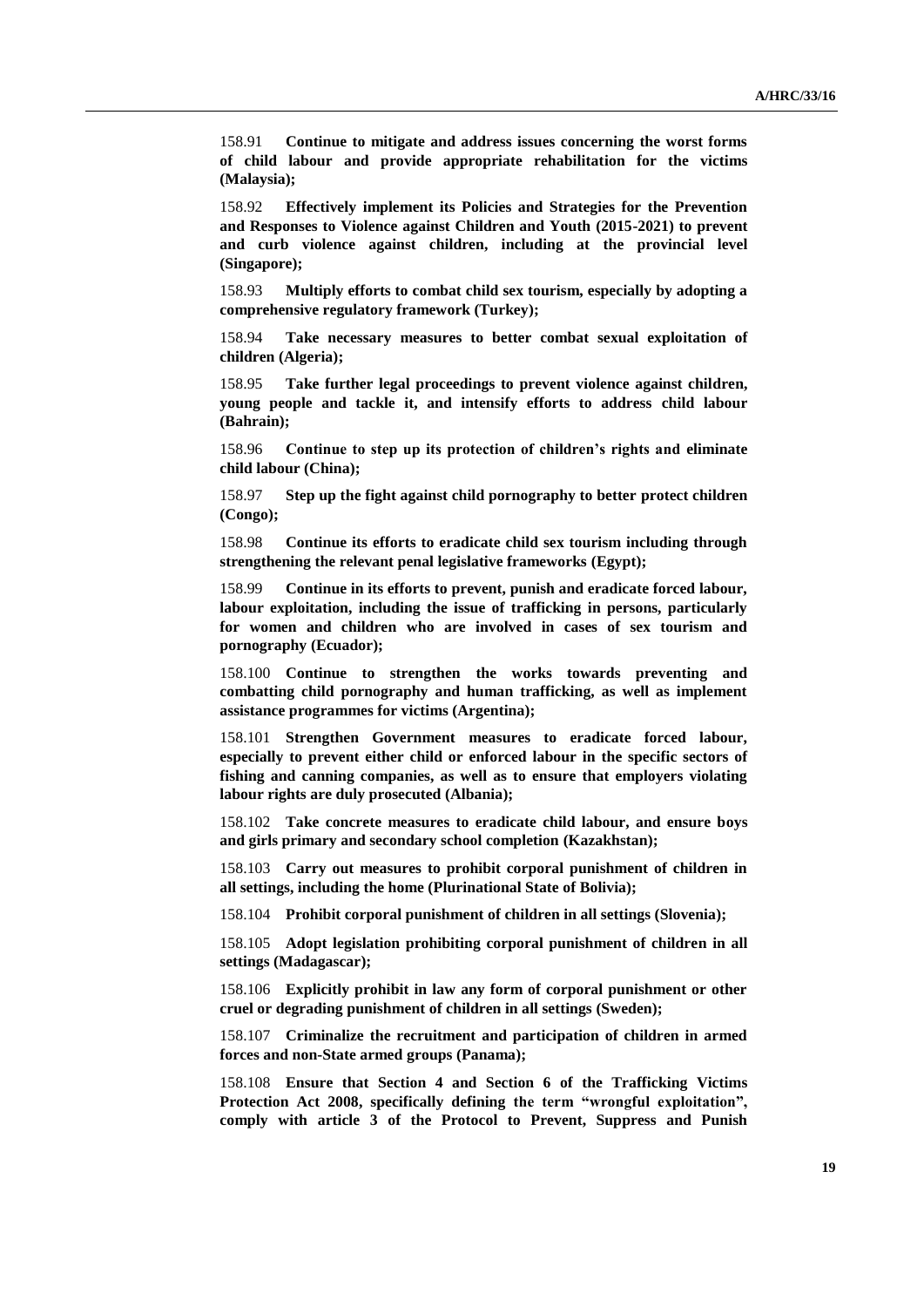**Trafficking in Persons, especially Women and Children, and increase the role of labour inspectors in identifying victims of human trafficking and prevent abusive working conditions, in line with the recommendations made by the 2012 report of the Special Rapporteur on trafficking in persons, especially women and children (Greece);**

158.109 **Adopt suitable measures and mechanisms, including the allocation of financial resources to prevent and combat effectively trafficking in persons (Honduras);**

158.110 **Continue efforts to combat illegal, unreported, unregulated fishing, including illegal labour in the fisheries sector, taking into account its human rights and extraterritorial dimensions (Indonesia);**

158.111 **Further intensify its efforts to combat human trafficking and ensure protection to victims of human trafficking (Islamic Republic of Iran);**

158.112 **Redouble efforts to combat trafficking in persons and smuggling of migrants (Panama);**

158.113 **Take all necessary legislative and enforcement measures to eradicate trafficking rings and prosecute perpetrators (Singapore);**

158.114 **Strengthen measures to prevent and protect from trafficking in persons (Algeria);**

158.115 **Redouble efforts to combat forced labour and sexual trafficking (Plurinational State of Bolivia);**

158.116 **Reinforce the fight against human trafficking (France);**

158.117 **Step up efforts and legislation to combat human trafficking (Lebanon);**

158.118 **Re-enforce all laws related to combatting human trafficking (Libya);**

158.119 **Protect the human rights defenders and investigate any reported cases of intimidation, harassment and attacks against them (Luxembourg);**

158.120 **Stop all forms of harassment and intimidation of human rights defenders and effectively implement measures aimed at preventing violence and crimes against them (Czech Republic);**

158.121 **Investigate and ensure justice to all reported cases of intimidation, harassment and attacks of human rights defenders and journalists (Botswana);**

158.122 **That all alleged attacks on human rights defenders are promptly and thoroughly investigated, and that perpetrators are held accountable (Norway);**

158.123 **Ensure that the rights of the human rights defenders are properly respected and perpetrators are brought to justice (Romania);**

158.124 **Ensure that impartial, independent and transparent investigations into all allegations of human rights violations by security forces are conducted, in particular in the South of the country, and that those responsible are brought to justice (Switzerland);**

158.125 **Raise the age of criminal responsibility to 12 or above (Sierra Leone);**

158.126 **Increase the minimum age of criminal responsibility in line with internationally accepted norms, and ensure that children who are deprived of their liberty are separated from adult prisoners (Uruguay);**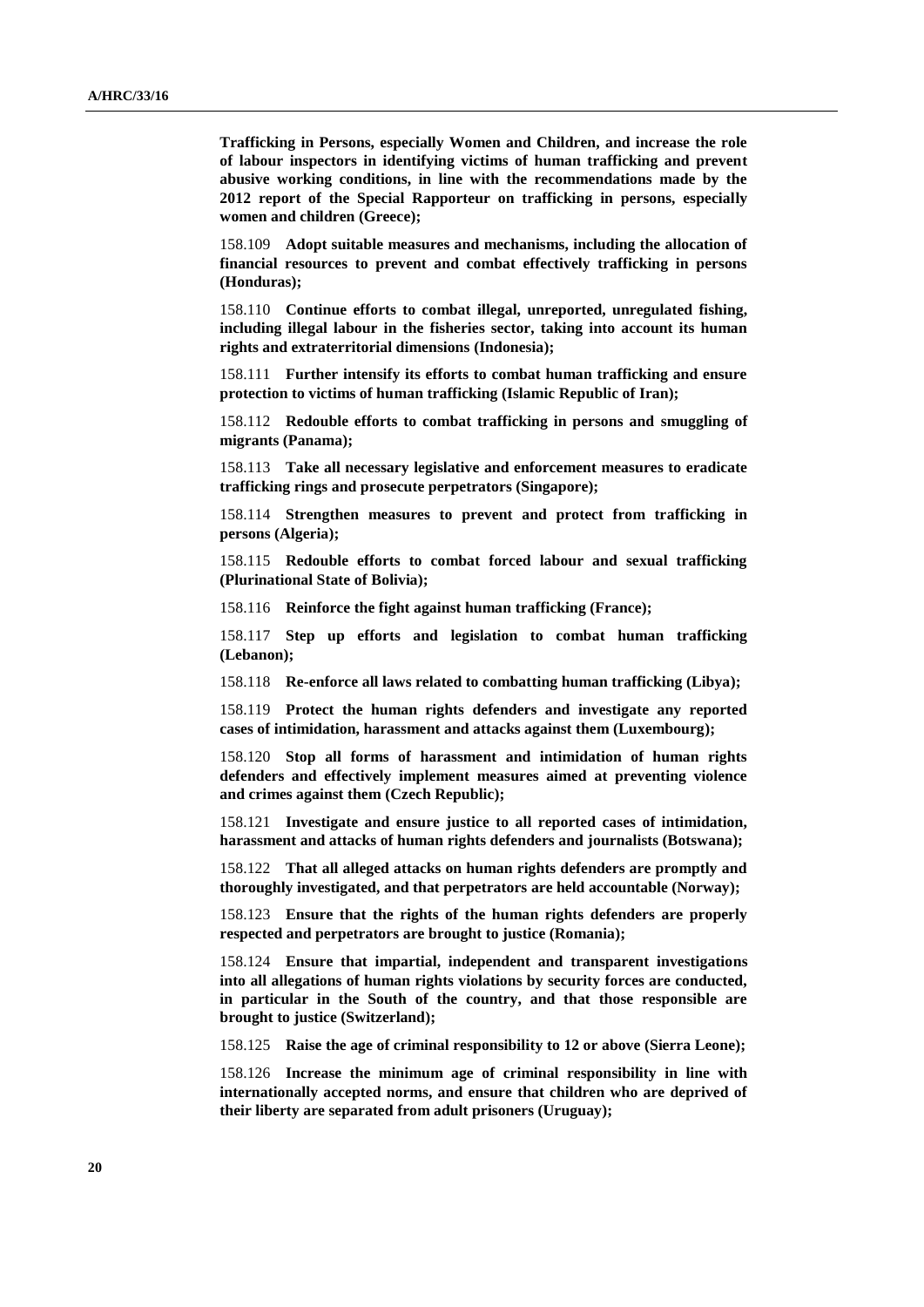158.127 **Raise the minimum age of criminal responsibility (Chile);**

158.128 **Bring the age of criminal responsibility of minors to 12 years (France);**

158.129 **Ensure that the minimum age of marriage is 18 for both boys and girls (Sierra Leone);**

158.130 **Ensure that the right to freedom of expression is fully respected and its exercise facilitated, including with respect to the drafting and adopting of the new Constitution (Czech Republic);**

158.131 **Respect fully press freedom and freedom of expression in accordance with international law (Guatemala);**

158.132 **Further improve its human rights situation, including by ensuring civil and political rights such as freedom of expression and political activities (Japan);**

158.133 **Enhance the rights of expression and opinion (Lebanon);**

158.134 **Fully respect freedom of press and expression (Republic of Korea);**

158.135 **Bring national legislation on freedom of expression in compliance with international law (Albania);**

158.136 **Adopt rules and programmes to ensure freedom of expression and opinion (Chile);**

158.137 **Ensure the protection of freedom of opinion and expression (France);**

158.138 **Guarantee the rights to freedom of expression and assembly and ensure an inclusive debate among all stakeholders with regard to the upcoming referendum and the enactment of a new constitution (Austria);** 

158.139 **Condemn and investigate all violence against journalists, inform UNESCO of the actions taken to prevent the killing of journalists and notify UNESCO of judicial inquiries conducted (Netherlands);**

158.140 **Inform UNESCO on the actions taken to prevent the impunity of the perpetrators of the killings of journalists, and notify UNESCO of the status of the judicial inquiries conducted (Austria);**

158.141 **Take measures to ensure the rights of peaceful assembly, freedom of expression and freedom of assembly, especially in the context of peaceful protests (Costa Rica);**

158.142 **Invigorate measures to safeguard the freedoms of press, speech, and broad participation from various sectors in political and public life (Colombia);**

158.143 **Take measures to enhance women's participation in public and political decision-making (India);**

158.144 **Continue its efforts to ensure adequate protection for vulnerable persons living in difficult conditions (United Arab Emirates);**

158.145 **Extend for all access to the rights to health care, social security, and minimum wage without ethnic distinction or linguistic barriers (Paraguay);**

158.146 **Continue its efforts to ensure that the universal health-care scheme covers disadvantaged groups, including persons with disabilities and persons living in remote rural areas that still face obstacles in accessing basic healthcare services (State of Palestine);**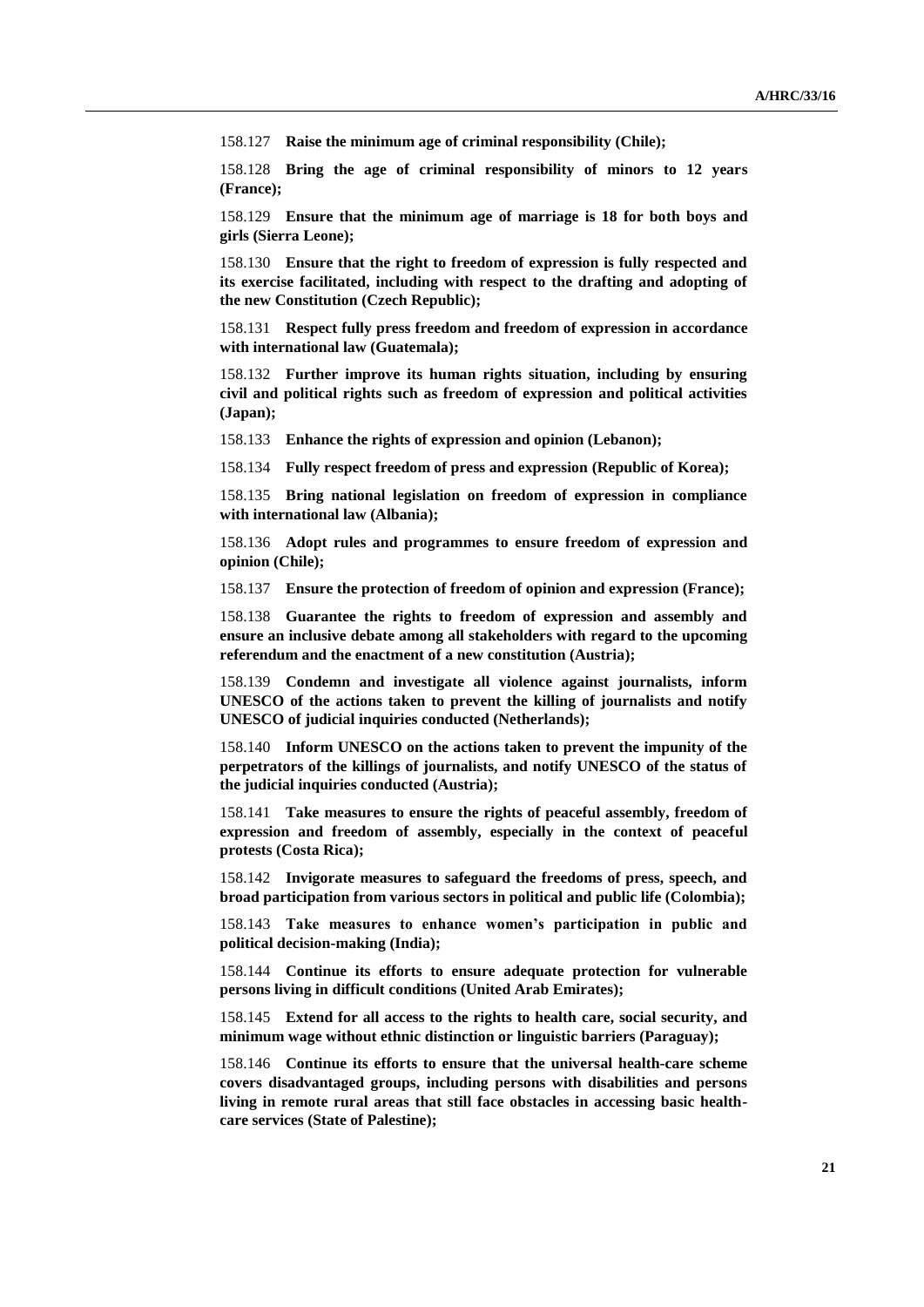158.147 **Continue with its efforts to address the widening inequality and unbalanced distribution of income among people (Bhutan);**

158.148 **Address the issue of human rights in the pursuit of economic growth in local areas (Nigeria);**

158.149 **Implement measures to promote and protect the rights of peasants and other people working in rural areas (Plurinational State of Bolivia);**

158.150 **Increase its efforts to ensure the right to the highest attainable standard of health also to sex workers by ensuring them access to health care and services and comprehensive sexuality education (Finland);**

158.151 **Continue to develop the health system through the strengthening of the right to enjoy health for all segments of the society (Iraq);**

158.152 **Facilitate access to health services for all the population in the Thai territory (Madagascar);**

158.153 **Accelerate its efforts to achieve the targets on reducing infant mortality rate and achieving universal health-care scheme, including improving of the maternal health in remote areas (Bhutan);**

158.154 **Further strengthen measures to ensure equal access to health services for all, while giving special attention to the needs of children, women and the elderly (Sri Lanka);**

158.155 **Continue the reduction of maternal and infant mortality rates, and continue with the national plan for the development of children and youth (Bahrain);**

158.156 **Reduce infant mortality rate and improve maternal health care in remote areas (Nigeria);**

158.157 **Reinforce the harm reduction measures targeting drug users in order to avoid adverse health effects, including increased HIV infections and hepatitis (Colombia);**

158.158 **Continue the policy of providing education for all, and work towards strengthening and developing the education sector in the country (Kuwait);**

158.159 **Continue efforts to implement the policy of Education for All, especially children, at all levels (Qatar);**

158.160 **Continue to strengthen measures to provide education of good quality, including the progressive expansion of compulsory education and enrolment for both girls and boys (United Arab Emirates);**

158.161 **Continue to pursue successful education programmes for all with an emphasis on the most vulnerable segments of its population (Bolivarian Republic of Venezuela);**

158.162 **Continue its efforts to ensure that all children have access to education at all levels and all categories (Brunei Darussalam);**

158.163 **Continue its efforts in strengthening policies and measures to promote and protect the human rights of its people, in particular those of vulnerable groups such as women, children, poor people, and migrants (Cambodia);**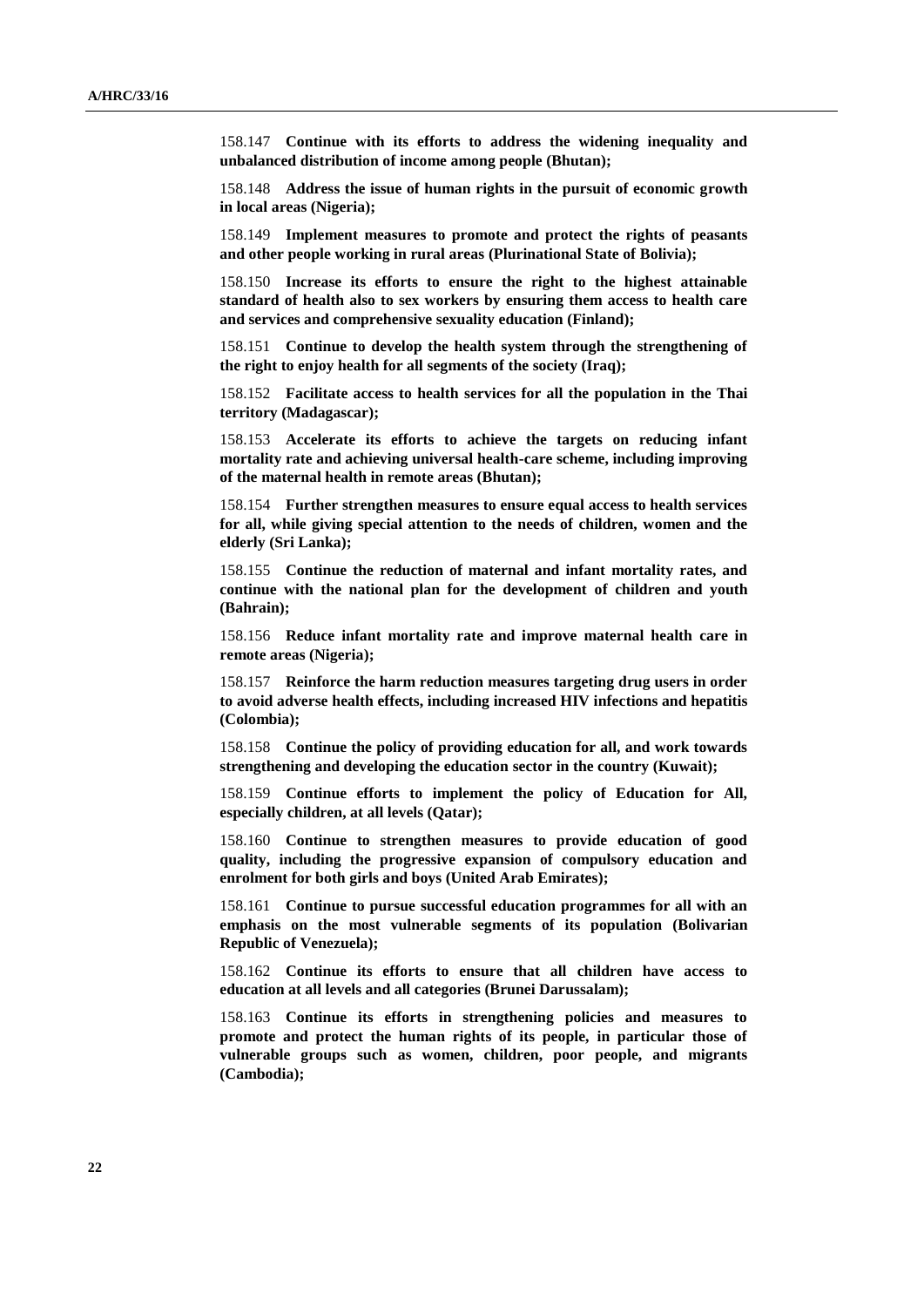158.164 **Continue its efforts to ensure that all children have access to free basic education, and to improve the overall quality of education, including by ensuring that teachers are well trained and fully qualified (State of Palestine);**

158.165 **Ensure equal access to education of vulnerable people including women, children and persons with disabilities (Lao People's Democratic Republic);**

158.166 **Continue and pursue its efforts to enable children to complete their education and protect them from exploitation, and adopt environmentally sustainable development (Yemen);**

158.167 **Achieve the remaining target of boys and girls primary and secondary education, and address the quality and inequality in education (Nigeria);**

158.168 **Continue to address the promotion and protection of the rights of persons with disabilities by reducing stigma and discrimination against them in the society (Islamic Republic of Iran);**

158.169 **Promote implementation of the Fourth National Plan on Empowerment of Persons with Disabilities 2012-2016 (Qatar);**

158.170 **That Thailand's legislative reforms in relation to persons with disabilities be backed by a more effective system of implementation and monitoring (New Zealand);**

158.171 **Raise public awareness on the rights of persons with disabilities (Sudan);**

158.172 **Take effective steps to address educational needs of disabled children (India);**

158.173 **Continue to develop the capacity of special institutions that take care of persons with disabilities, including those health and education institutions (Iraq);**

158.174 **Ensure inclusive and free primary education for all children, including those with disabilities (Maldives);**

158.175 **Put in place legislations to protect migrant workers from abuse and exploitation (Uganda);**

158.176 **Review its labour and migration laws to accommodate the demands for cheap, low or semi-skilled labour and thereby provide for safe migration options (Bangladesh);**

158.177 **Continue its efforts to protect the rights of migrants and foreign workers, particularly to further enhance their safety and welfare (Myanmar);**

158.178 **Continue the progressive measures taken to promote the rights of migrant workers and their health (Sri Lanka);**

158.179 **Address harsh living conditions in immigration detention centres (India);**

158.180 **Implement in totality, once adopted, the 12th National Plan for the Economic and Social Development (2017-2021) and the 20 Years National Strategy (Cuba);**

158.181 **Monitor enforcement of environmental legislation to protect the rights of local communities and prevent environmental degradation (Maldives).**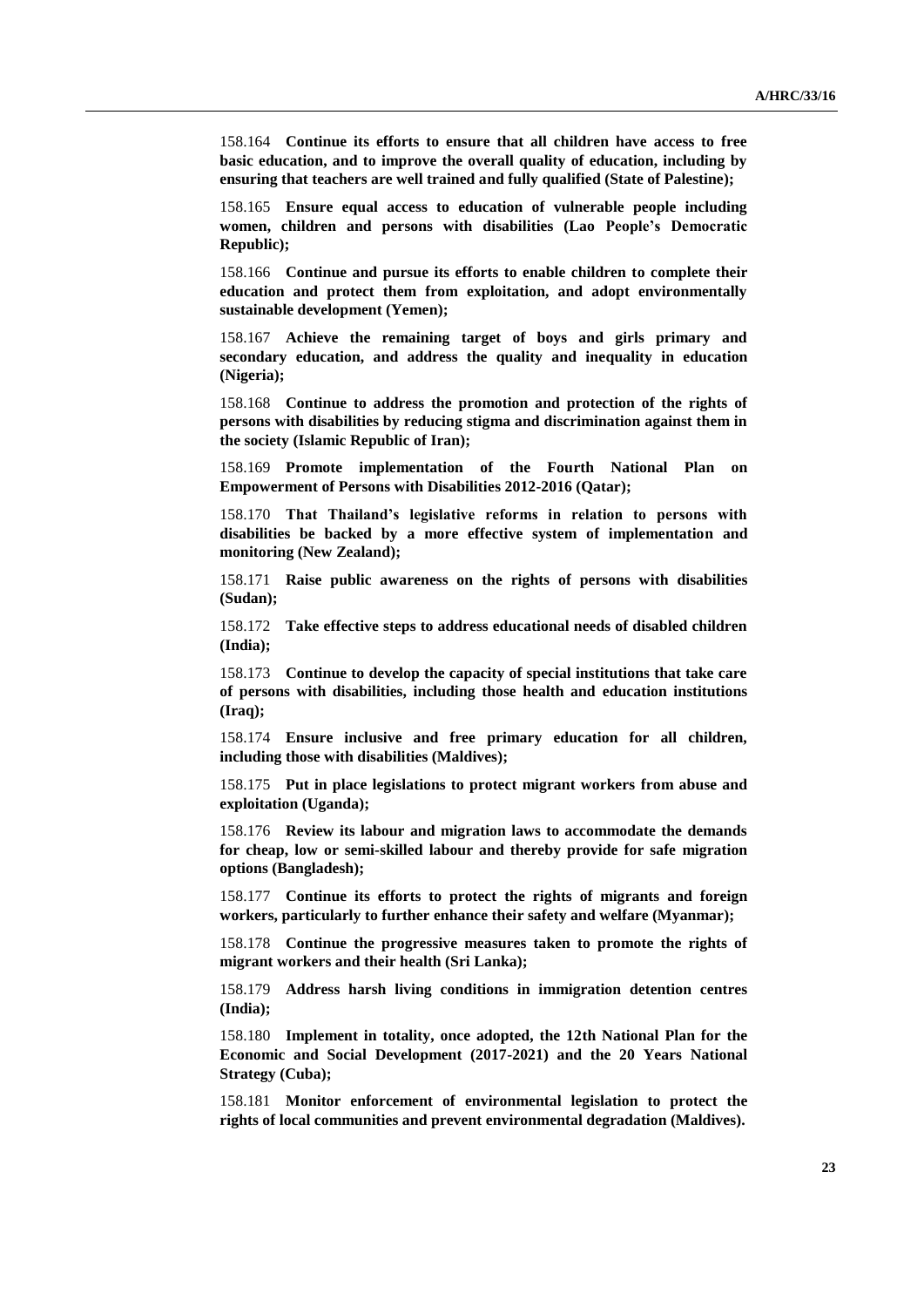159. **The following recommendations will be examined by Thailand, which will provide responses in due time, but no later than the thirty-third session of the Human Rights Council, in September 2016:**

159.1 **Consider ratification of the Second Optional Protocol to the International Covenant on Civil and Political Rights, aiming at the abolition of the death penalty with a view to abolish the death penalty (Namibia);**

159.2 **Ratify the Second Optional Protocol to the International Covenant on Civil and Political Rights, aiming at the abolition of the death penalty (Austria) (Montenegro) (Panama) (Poland) (Portugal) (Slovenia) (Spain); Accede to the Second Optional Protocol to the International Covenant on Civil and Political Rights, aiming at the abolition of the death penalty(Turkey);**

159.3 **Withdraw reservation to article 22 of the Convention on the Rights of the Child (France);**

159.4 **Ratify the International Convention on the Protection of the Rights of All Migrant Workers and Members of their Families (Guatemala); Sign and ratify the International Convention on the Protection of the Rights of All Migrant Workers and Members of their Families (Turkey); Ratify and accede to the International Convention on the Protection of the Rights of All Migrant Workers and Members of their Families(Sierra Leone);** 

159.5 **Ratify the Convention Relating to the Status of Refugees and its 1967 Protocol (Portugal);**

159.6 **Ratify the Convention on the Prevention and Punishment of the Crime of Genocide (Austria); Accede to the Convention on the Prevention and Punishment of the Crime of Genocide (Armenia);**

159.7 **Ratify other main relevant international instruments such as the Rome Statute of the International Criminal Court (Poland);**

159.8 **Ratify the Rome Statute of the International Criminal Court (Costa Rica) (Latvia) (Slovenia) (Panama); Ratify the Rome Statute and Agreement on the Privileges and Immunities of the International Criminal Court (Austria);**

159.9 **Comply with its obligations under the International Covenant on Civil and Political Rights by putting an immediate end to the use of arbitrary detention (Denmark);**

159.10 **Consider ratifying the ILO Domestic Workers Convention, 2011 (No. 189) (Philippines);**

159.11 **Ratify the ILO Indigenous and Tribal Peoples Convention, 1989 (No. 169) and Domestic Workers Convention, 2011 (No. 189) (Sierra Leone);**

159.12 **Give direct constitutional recognition to the rights enshrined in the International Covenant on Economic, Social and Cultural Rights and to guarantee the enforceability by courts (South Africa);** 

159.13 **Restore the protection of civil and political rights by ensuring that the Constitution meets Thailand's international human rights obligations and end the present prosecution of civilians in military courts (Netherlands);**

159.14 **Lift undue restrictions on the exercise of fundamental freedoms, particularly section 61 of the referendum law and Order number 7/2557 of the National Council for Peace and Order, to allow all Thai people to participate**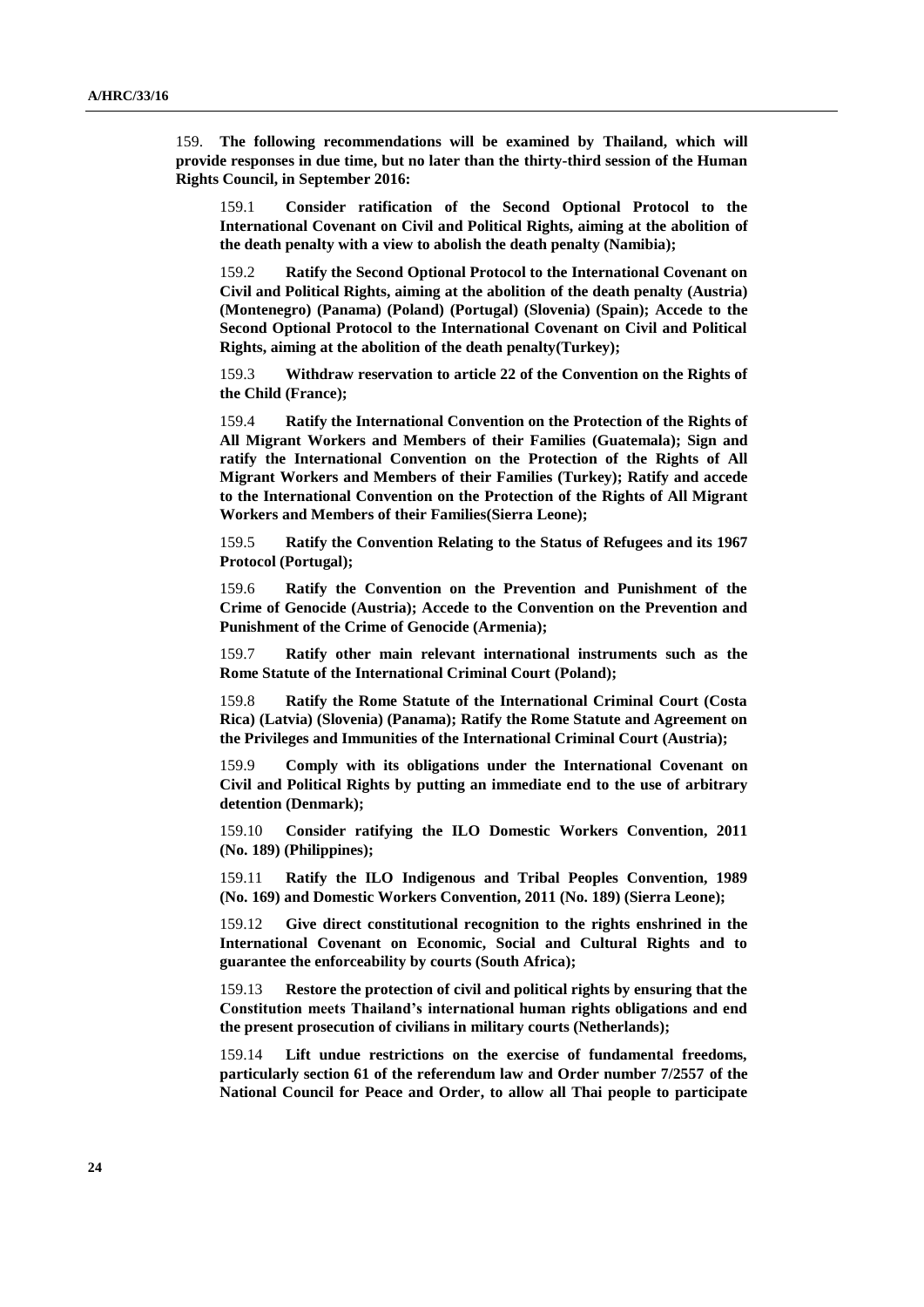**fully in the political reform processes, including efforts to produce a new constitution (United States of America);** 

159.15 **Repeal all orders of the National Council for Peace and Order that are inconsistent with its international human rights obligations (Australia);**

159.16 **Carry out the necessary legal reforms to fully abolish the death penalty and accede to the Second Optional Protocol to the International Covenant on Civil and Political Rights, aiming at the abolition of the death penalty (Mexico);**

159.17 **Create an independent body to investigate all torture allegations, including in Thailand's Deep South, and bring perpetrators to justice (Canada);**

159.18 **Eliminate mandatory minimum sentences for lese-majesty (United States of America);**

159.19 **Propose concrete dates for visits by the Special Rapporteurs on freedom of opinion and expression, and freedom of association and assembly, respectively (Norway);**

159.20 **Adopt a comprehensive anti-discrimination law which includes all grounds for discrimination (Slovenia);**

159.21 **Consider taking all necessary steps to establish a de jure moratorium,**  with a view to fully abolish the death penalty (Italy);

159.22 **Establish a formal moratorium on the death penalty with a view to ratifying the Second Optional Protocol to the International Convention on Civil and Political Rights, aiming at the abolition of the death penalty (Australia); Establish an official moratorium on executions, and sign and ratify the Second Optional Protocol to the International Covenant on Civil and Political Rights, aiming at the abolition of the death penalty (Germany);**

159.23 **Immediately establish a moratorium on executions with a view to abolishing the death penalty (Iceland); Establish a moratorium on the death penalty as in interim measure towards the abolition of the capital punishment (Portugal); Establish a moratorium on executions with a view to abolishing the death penalty (Plurinational State of Bolivia);**

159.24 **Abolish the death penalty by law (Denmark); Abolish the death penalty (Honduras); Abolish immediately the death penalty (Slovakia); Implement the full abolition of the death penalty (Paraguay);** 

159.25 **Repeal the application of the death penalty in all areas (Chile);**

159.26 **Eliminate the death penalty for crimes that cannot be considered as most serious crimes such as the economic ones (Spain);**

159.27 **Consider eliminating the clause that expands the use of the death penalty for economic crimes (Timor-Leste);**

159.28 **Eliminate the death penalty in the new anti-corruption law, repeal the provision that extended the use of the death penalty to economic crimes, and ratify the Second Optional Protocol to the International Covenant on Civil and Political Rights, aiming at the abolition of the death penalty (Uruguay);**

159.29 **Repeal the clause expanding the use of the death penalty for economic crimes (Albania);**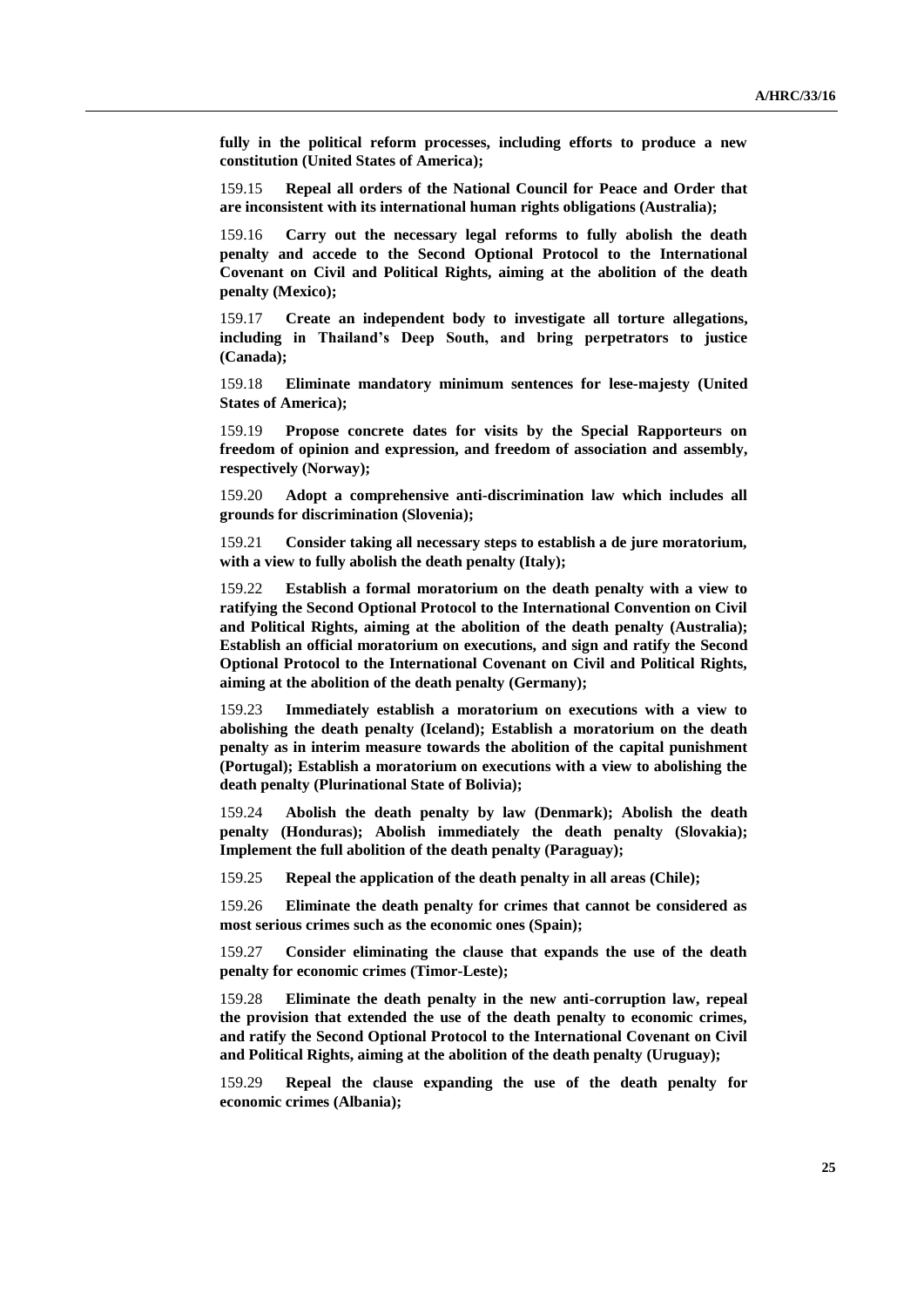159.30 **Commute the death sentences with a view to abolishing the death penalty (France);**

159.31 **In line with the rules 83-85 of the United Nations Standard Minimum Rules for the Treatment of Prisoners, "the Nelson Mandela rules", to create an external, independent inspection body that has access to all categories of prisoners in all places of detention that are under the Ministry of Justice (United Kingdom of Great Britain and Northern Ireland);**

159.32 **End the practice of forced detention of dissenters in the so-called "reeducation camps" and investigate all allegations of torture and ill-treatment therein (Czech Republic);**

159.33 **End the use of attitude adjustment sessions and the establishment of training camps (New Zealand);**

159.34 **End arbitrary arrests and detentions and ensure that suspects have access to justice and a fair trial (New Zealand);**

159.35 **Further address all forms of gender-based violence and abuses by revising the relevant provisions of the Penal Code, Criminal Procedure Code and Domestic Violence Victim Protection Act (Kyrgyzstan);**

159.36 **End the prosecution of civilians in military courts, transfer all cases of civilians facing proceedings before military courts to civilian courts, order a retrial in civilian courts for all civilians convicted of an offence in military courts, and amend the martial law and the Military Court Act to prohibit the prosecution of civilians in military courts (Greece);**

159.37 **Cease the use of military barracks as detention centres for civilians (Paraguay);**

159.38 **Cease trying civilians in military courts and transfer all such cases to civilian courts (New Zealand);**

159.39 **Cease trials of civilians in military courts (Norway);** 

159.40 **Immediately return civilian prosecutions to civilian courts and rescind Orders 3/2558 and 13/2559 of the National Council for Peace and Order (United States of America);**

159.41 **Work towards ending the prosecution of civilians in military courts and transfer all cases of civilians facing proceedings before military courts to civilians courts (Austria);**

159.42 **Repeal order 3/2015 of the National Council for Peace and Order and ensure that all civilians are tried before a civilian court and granted the right to fair trial in line with Thailand's obligations as a State party to the International Covenant on Civil and Political Rights (Belgium);**

159.43 **End the prosecution of civilians in military courts and immediately transfer any cases of civilians facing proceedings before military courts to civilian courts (Canada);**

159.44 **Adopt measures to implement the legal principle of natural judge, so that civilians can be tried in ordinary courts (Costa Rica);**

159.45 **Ensure that all civilians are tried before civilian courts and are granted the right to fair trial, in line with Thailand's obligations under the International Covenant on Civil and Political Rights (Czech Republic);**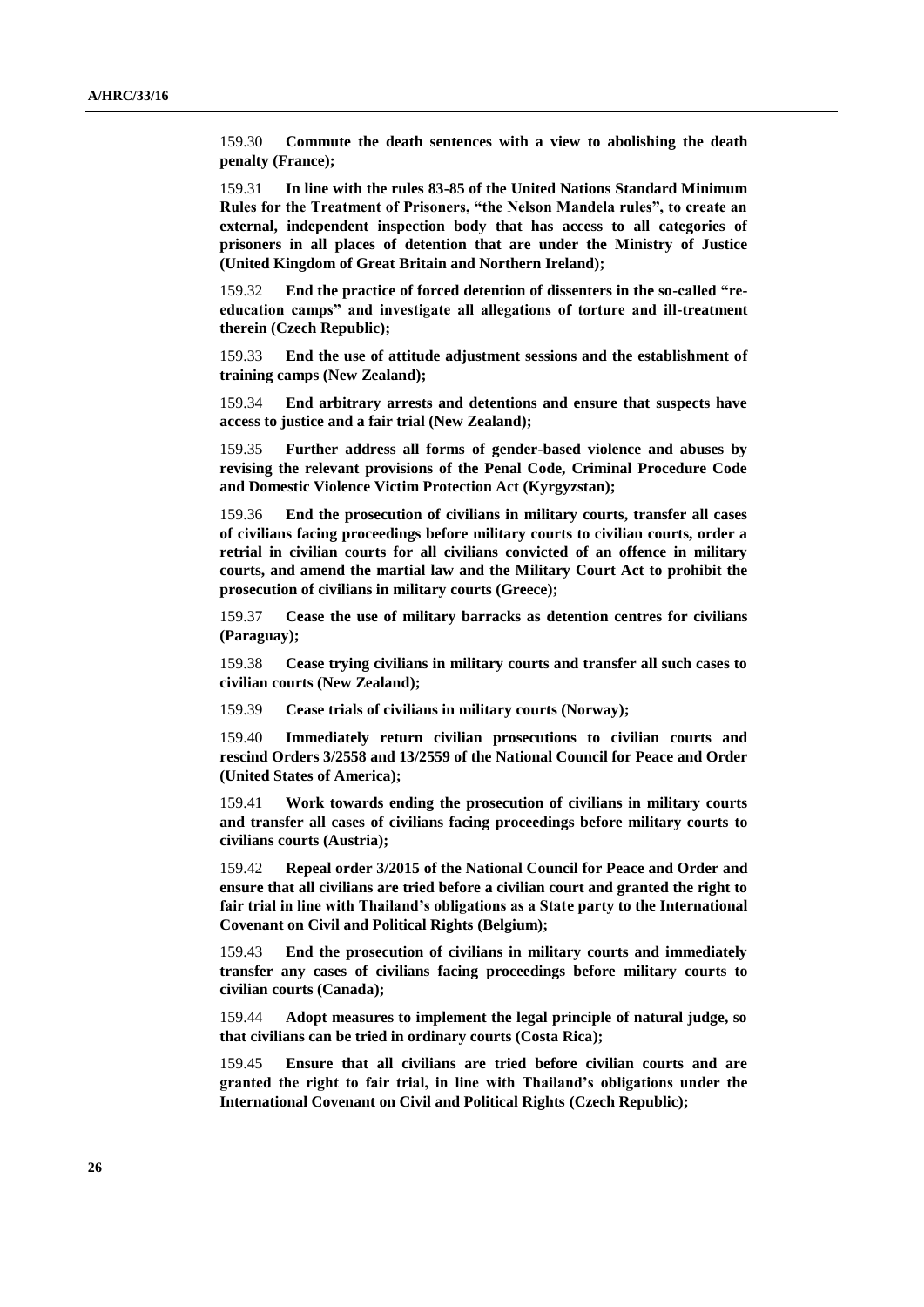159.46 **End the trial of civilians in military courts and ensure that all civilians are tried before civilian courts and are granted the right to fair trial and to bail (Germany);**

159.47 **Repeal the Decree 3/2015 of the National Council for Peace and Order, and ensure that all civilians have the right to a fair trial and are brought before civilian courts (Luxembourg);**

159.48 **Maintain its effective protection of the family as the natural and fundamental unit of the society (Egypt);**

159.49 **Eliminate the legal provision that states that the age limit of marriage could be lowered to 13 years old in cases where children were sexually abused and could consequently marry the perpetrators (Timor-Leste);**<sup>2</sup>

159.50 **Review its legislation in order to ensure that all legislation, including any laws regulating the internet access to information, comply with international human rights standards protecting freedom of expression and freedom of assembly (Finland);**

159.51 **Ensure that there are no restrictions on freedom of expression especially for the media and human rights defenders, and that no one faces threats and harassment, including attitude adjustment, for expressing their views and that all legislation affecting freedom of expression is compatible and implemented in line with Thailand's international obligations as recommended by the Special Rapporteur on the situation of human rights defenders in 2016 (United Kingdom of Great Britain and Northern Ireland);** 

159.52 **Amend article 112 of Thailand's Criminal Code to remove prison terms for offences stemming from the legitimate exercise of the right to freedom of opinion and expression and ensure that the prohibited acts are unambiguous and that sanctions are proportionate to the act committed (Belgium);**

159.53 **Repeal Order 3/2015 by the National Council for Peace and Order and the 2015 Public Assembly Act, and stop the use of the 2007 Act on Computer-Related Offences as well as Criminal Code articles 112, 326, and 328 to restrict freedom of expression (Canada);**

159.54 **That steps be taken to abolish the lese-majesty legislation and the 2007 Computer Crimes Act, and the immediate implementation of public and transparent proceedings in cases concerning these laws (Norway);**

159.55 **Review the Penal Code articles 112 (lese-majesty), 326 (defamation), and 328 (slander) as well as 14 and 15 of the 2007 Computer Crimes Act, and align them to the human rights international obligations (Spain);**

159.56 **Amend article 14 of the Computer Crimes Act to ensure it cannot be used to prosecute cases of alleged defamation (Sweden);**

159.57 **Amend the lese-majesty law to bring it in line with international human rights standards, allow media to function independently and free of prior censorship or interference by law enforcement agencies and release all** 

<sup>&</sup>lt;sup>2</sup> The statement as read during the interactive dialogue is as follows: "Eliminate the legal provision that states that the age limit of marriage could be lowered to 18 years old in cases where children were sexually abused and could consequently marry the perpetrators."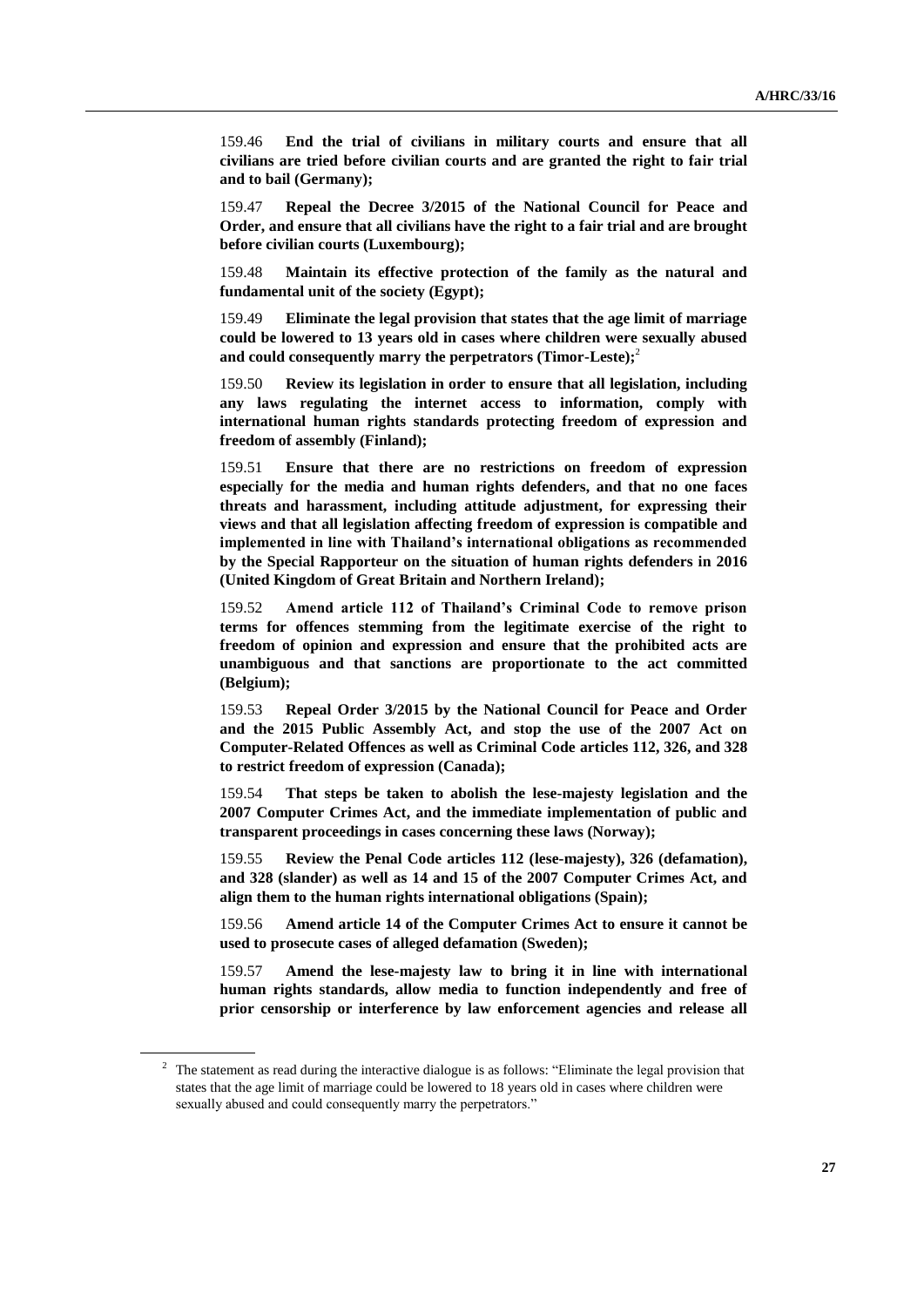**those who have been jailed for exercising their rights to freedom of expression (Latvia);**

159.58 **Guarantee and respect the right to freedom of expression, association and assembly putting an end to arbitrary detentions and arrests and any act of harassment against political actors and civil society, including human rights defenders (Switzerland);**

159.59 **Ensure that the right of freedom of opinion is respected, including by reviewing Article 112 of the Penal Code, and ensure a safe environment that promotes the rights of all people to freely associate and assemble without hindrances (Germany);**

159.60 **Remove undue restrictions on and infringements to the enjoyment of the freedoms of expression, association and peaceful assembly (Botswana);**

159.61 **Repeal all legislation which undermines the freedom of expression and assembly and ensure that all measures regarding these freedoms are consistent with Thailand's obligations under international law (Italy);**

159.62 **Immediately end all infringement on the rights to freedom of expression, association and peaceful assembly under section 44 of the 2014 interim constitution, the Computer Crimes Act, and articles 112 and 116 of the Penal Code – and unconditionally release persons detained or imprisoned for exercising these rights (Iceland);**

159.63 **Repeal existing legislation that restricts freedoms of expression and of assembly in accordance with Thailand's obligations under international human rights law (Brazil);** 

159.64 **Instil a human rights-based approach regarding the protection of migrants and asylum-seekers, including the cessation of pushbacks to the sea, while refraining from deportation and formally prohibiting detention of children (Turkey);**

159.65 **Ratify the 1951 Convention Relating to the Status of Refugees and implement legislation providing asylum seekers and refugees with legal status in line with international standards, especially abiding the principle of nonrefoulement (Germany);**

159.66 **Put an end to arbitrary detention of refugees and asylum seekers, and stop detention of children on the grounds of migration control (Luxembourg);**

159.67 **Provide access to legal status for asylum seekers and refugees without discrimination (Canada);**

159.68 **Give legal status to refugees and asylum seekers (France).**

160. **All conclusions and/or recommendations contained in the present report reflect the position of the submitting State(s) and/or the State under review. They should not be construed as endorsed by the Working Group as a whole.**

### **III. Voluntary pledges and commitments**

#### 161. Thailand will:

(a) Become a party to the International Convention for the Protection of All Persons from Enforced Disappearance, the Optional Protocol to the International Covenant on Civil and Political Rights, the Optional Protocol to the Convention against Torture, the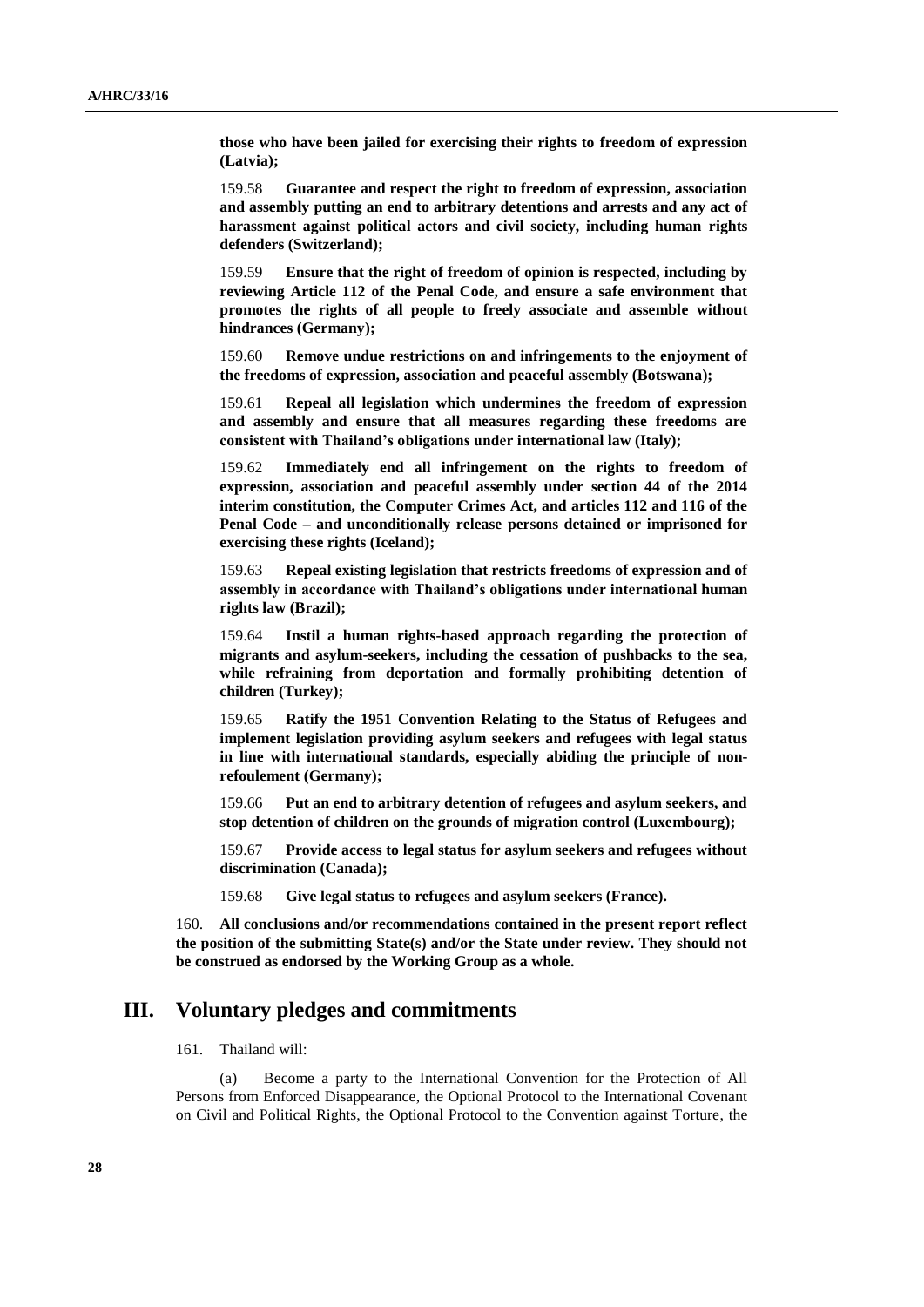Marrakesh Treaty and the ILO Work in Fishing Convention, 2007 (No. 188), and will study the possibility to become party to the International Convention on the Protection of the Rights of All Migrant Workers and Members of their Families;

(b) Take steps towards revising legislations to be in line with its international human rights obligations and recommendations by treaty bodies, namely:

(i) The Criminal Code, to increase the minimum age of criminal responsibility to 12 years of age;

(ii) The Civil and Commercial Code regarding the restrictions on certain persons with disabilities to enter into marriage;

(iii) The Penitentiary Act 1936;

(iv) Section 17 of the Gender Equality Act 2015;

(v) Section 15 of the Persons with Disabilities Empowerment Act 2007;

(c) Submit a midterm update on the implementation of the accepted recommendations;

(d) Continue to promote human rights education and raise public awareness;

(e) Promote human rights principles and practices in the business sector;

(f) Promote cooperation with civil society and the international community in follow-up to the implementation of the National Human Rights Plan and the recommendations from the first cycle;

(g) Reaffirm its standing invitation to all of the special procedures of the Human Rights Council.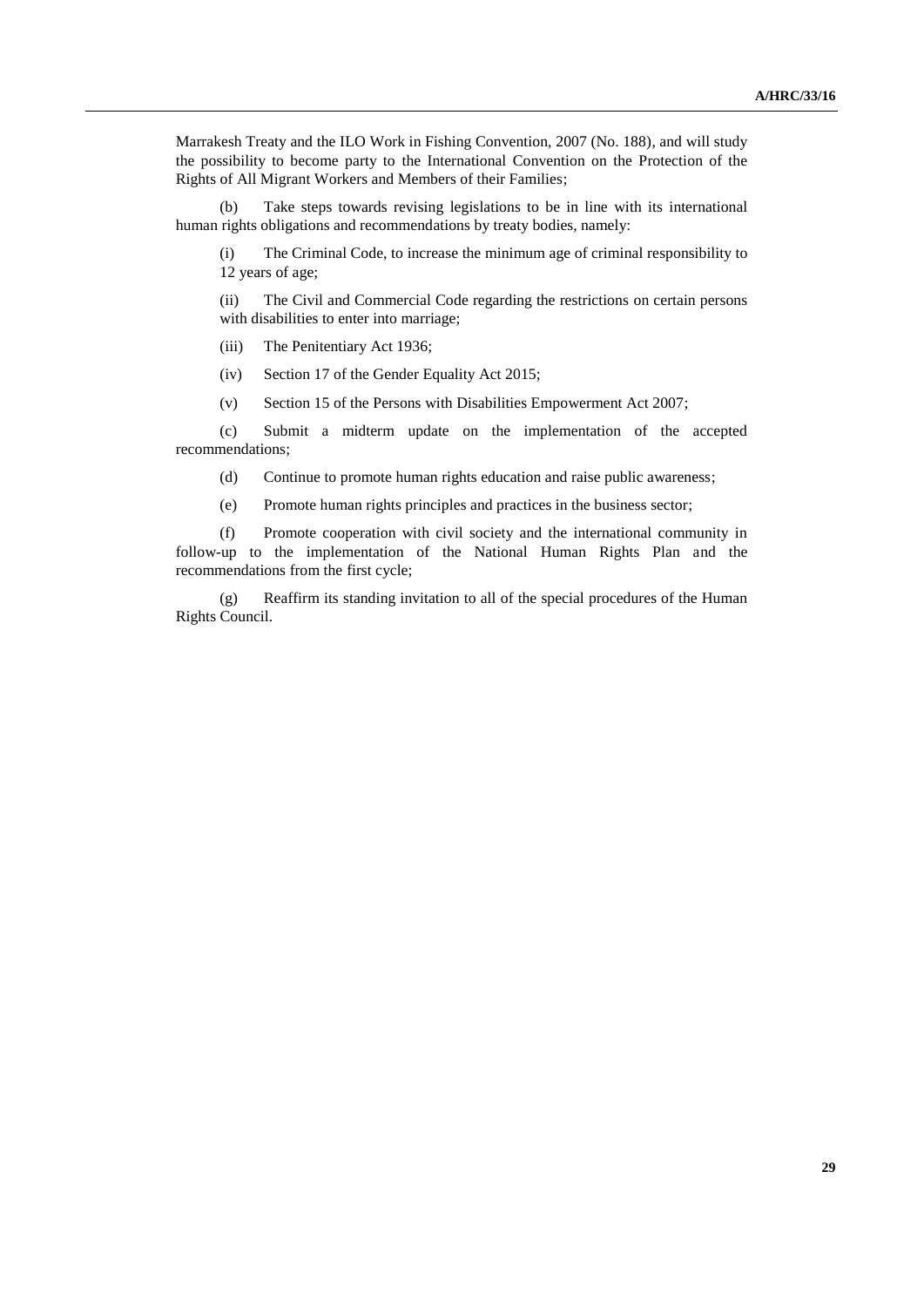#### **Annex**

### **Composition of the delegation**

The delegation of Thailand was headed by the Permanent Secretary of the Ministry of Justice, Mr. Charnchao Chaiyanukij and composed of the following members:

- Mr. Thani Thongphakdi, Ambassador and Permanent Representative, Permanent Mission of Thailand
- Mr. Sasiwat Wongsinsawat, Deputy Permanent Representative, Permanent Mission of Thailand
- Mrs. Saowanee Khomepatr, Chief Inspector General, Office of the Permanent Secretary, Ministry of Social Development and Human Security
- Pol. Gen. Sutep Dechrugsa, Advisor, Royal Thai Police
- Mrs. Korbkul Winitnaiyapak, Executive Director, Office of International People's Rights Protection, Office of the Attorney General
- Ms. Raweevan Asawakul, Senior Expert Public Prosecutor, Office of International People's Rights Protection, Office of the Attorney General
- Mrs. Kanchana Patarachoke, Deputy Director-General, Department of International Organizations, Ministry of Foreign Affairs
- Mrs. Janchom Chintayananda, Deputy Director-General, Rights and Liberties Protection Department, Ministry of Justice
- Ms. Duriya Amatavivat, Assistant to Permanent Secretary for Education, Ministry of Education
- Ms. Siriwan Aruntippaitune, Director of Strategy and Plan, Department of Older Persons, Ministry of Social Development and Human Security
- Mrs. Sopa Kiatniracha, Director, Labour Standard Development Bureau, Department of Labour Protection and Welfare, Ministry of Labour
- Mr. Ukrisdh Musicpunth, Director, Foreign Affairs Division, Office of the Permanent Secretary, Ministry of Justice
- Mrs. Jatuporn Rojanaparnich, Director, International Cooperation Group, Office of the Permanent Secretary, Ministry of Social Development and Human Security
- Mrs. Chuleerat Thongtip, Minister-Counsellor (Labour), Permanent Mission of Thailand
- Ms. Kanjana Poolkaew, Director, Woman and Child Labour and Protection Network, Department of Labour Protection and Welfare, Ministry of Labour
- Mr. Pasakorn Phetnaihin, Justice Officer (Senior Professional Level), Rights and Liberties Protection Department, Ministry of Justice
- Pol. Col. Apicha Thawornsiri, Superintendent, Criminal Affairs Division, Office of Legal Affairs and Litigation, Royal Thai Police
- Mr. Sakdinath Sontisakyothin, Chief of Foreign Relations Section, Planning and Information Division, Department of Employment, Ministry of Labour
- Ms. Wanrapee Kaosaard, Justice Officer, Senior Professional Level, Office of Plan and Strategy, Office of the Permanent Secretary, Ministry of Justice